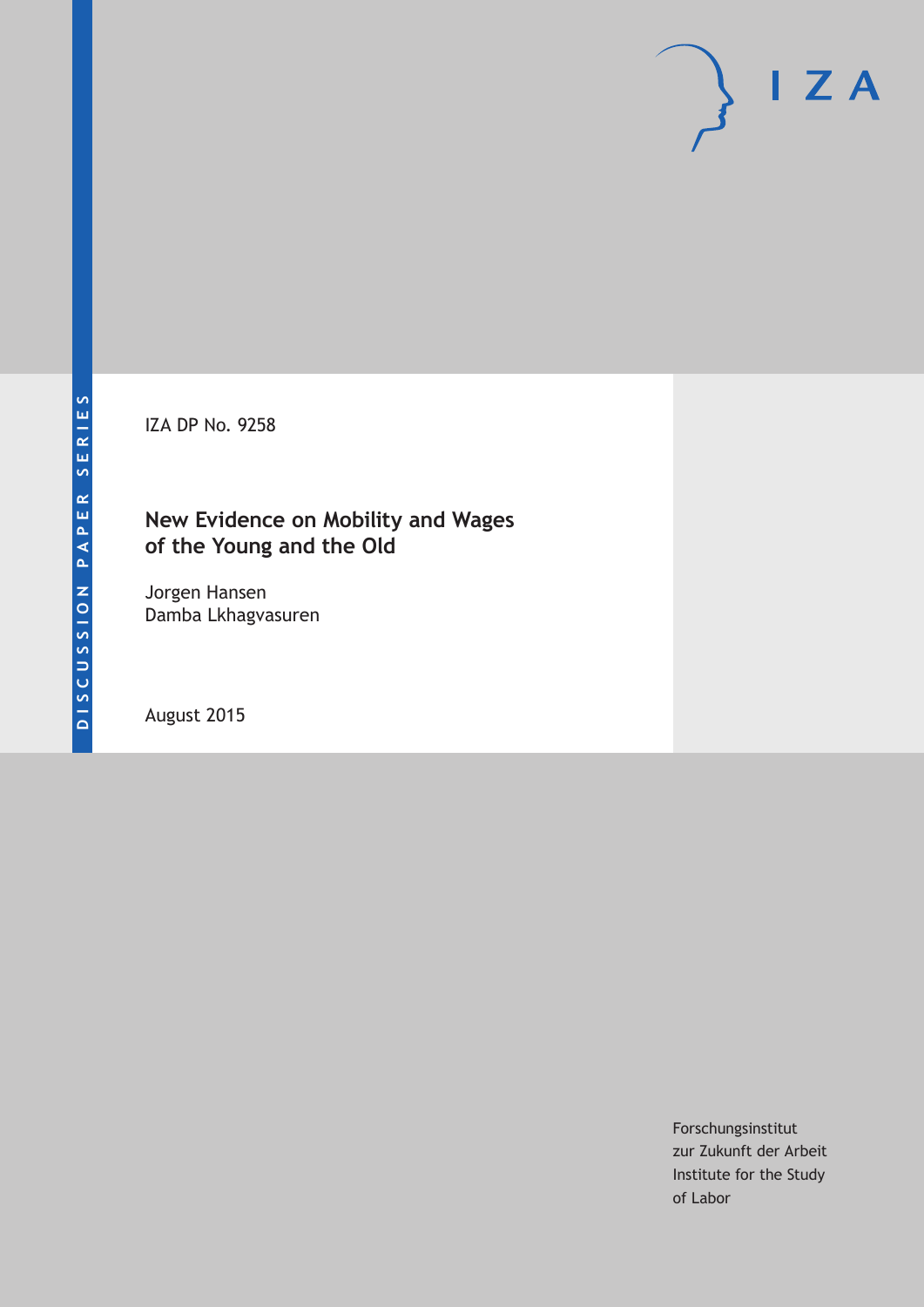# **New Evidence on Mobility and Wages of the Young and the Old**

### **Jorgen Hansen**

*Concordia University, CIRANO, CIREQ and IZA* 

### **Damba Lkhagvasuren**

*Concordia University, National University of Mongolia and CIREQ* 

Discussion Paper No. 9258 August 2015

IZA

P.O. Box 7240 53072 Bonn **Germany** 

Phone: +49-228-3894-0 Fax: +49-228-3894-180 E-mail: iza@iza.org

Any opinions expressed here are those of the author(s) and not those of IZA. Research published in this series may include views on policy, but the institute itself takes no institutional policy positions. The IZA research network is committed to the IZA Guiding Principles of Research Integrity.

The Institute for the Study of Labor (IZA) in Bonn is a local and virtual international research center and a place of communication between science, politics and business. IZA is an independent nonprofit organization supported by Deutsche Post Foundation. The center is associated with the University of Bonn and offers a stimulating research environment through its international network, workshops and conferences, data service, project support, research visits and doctoral program. IZA engages in (i) original and internationally competitive research in all fields of labor economics, (ii) development of policy concepts, and (iii) dissemination of research results and concepts to the interested public.

IZA Discussion Papers often represent preliminary work and are circulated to encourage discussion. Citation of such a paper should account for its provisional character. A revised version may be available directly from the author.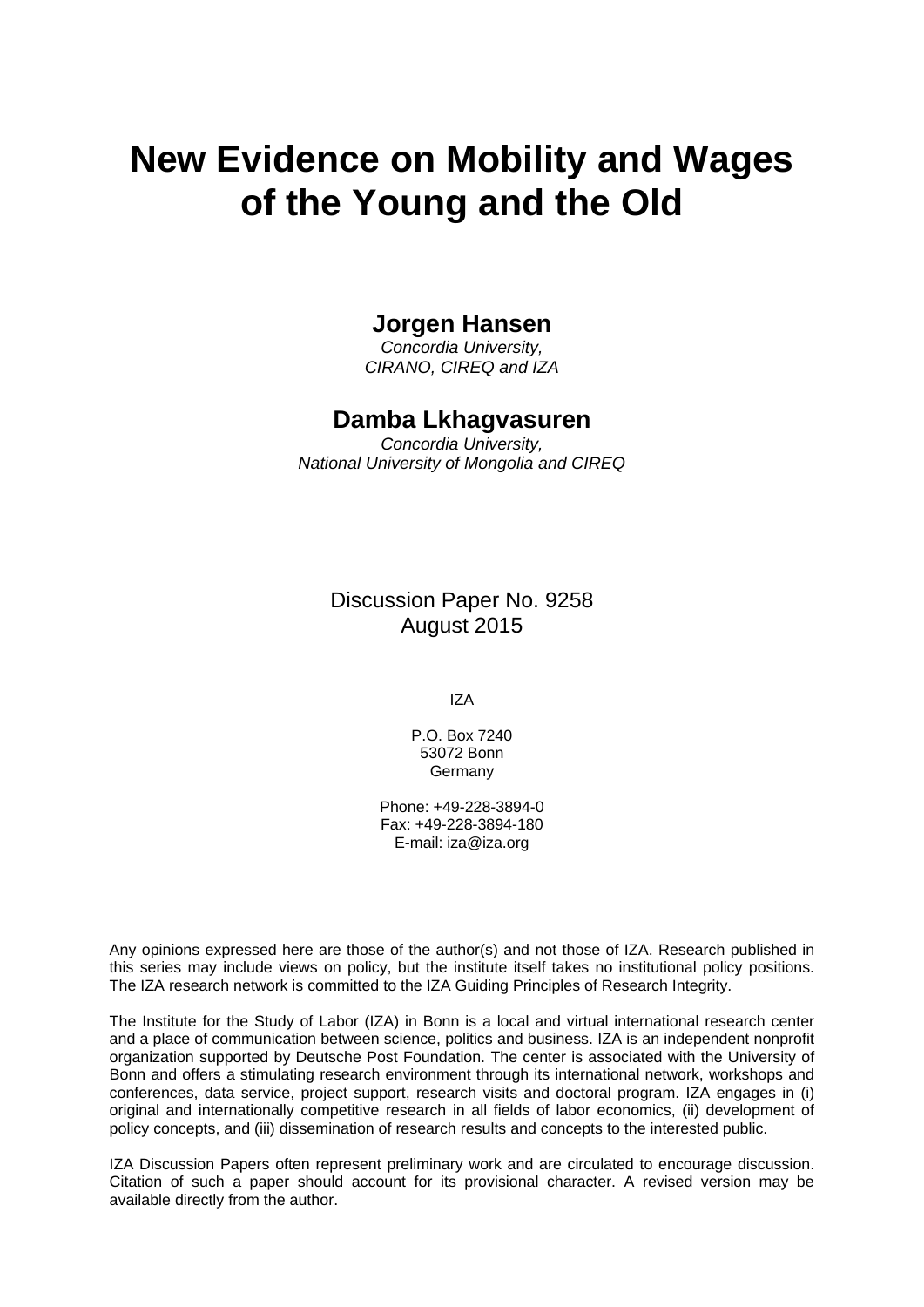IZA Discussion Paper No. 9258 August 2015

# **ABSTRACT**

# **New Evidence on Mobility and Wages of the Young and the Old\***

We present new evidence on the wage and mobility of young and old workers, which is difficult to explain using standard human capital theory. Instead, we propose a simple dynamic extension of the Roy model, where worker migration and wages are jointly determined at the individual level. According to this model, a higher moving cost among older workers is the main factor driving the lower mobility among this group. Because of the higher moving costs, older workers require a higher wage increase to move across regions than younger workers, a pattern that is consistent with individual-level U.S. data. We also find an interesting dynamic effect suggesting that, given a persistent labor income shock, a higher future moving cost makes workers more mobile today.

JEL Classification: E24, J31, J61, R23

Keywords: geographic mobility, labor mobility by age, labor income shock, moving cost, multi-sector model

Corresponding author:

 $\overline{a}$ 

Jorgen Hansen Department of Economics Concordia University 1455 de Maisonneuve Blvd. West Montreal, Quebec, H3G 1M8 Canada E-mail: jorgen.hansen@concordia.ca

<sup>\*</sup> We received helpful comments from Árpád Ábrahám, Mark Bils, Gordon Dahl, Uta Schönberg, Jonathan Heathcote, Lutz Hendricks, John Kennan, Seik Kim, Ronni Pavan, Stephen Ross, Christopher Taber, and the participants at various seminars and conferences. Damba Lkhagvasuren gratefully acknowledge financial support from FRQSC grant 2014-NP-174520. All remaining errors are ours.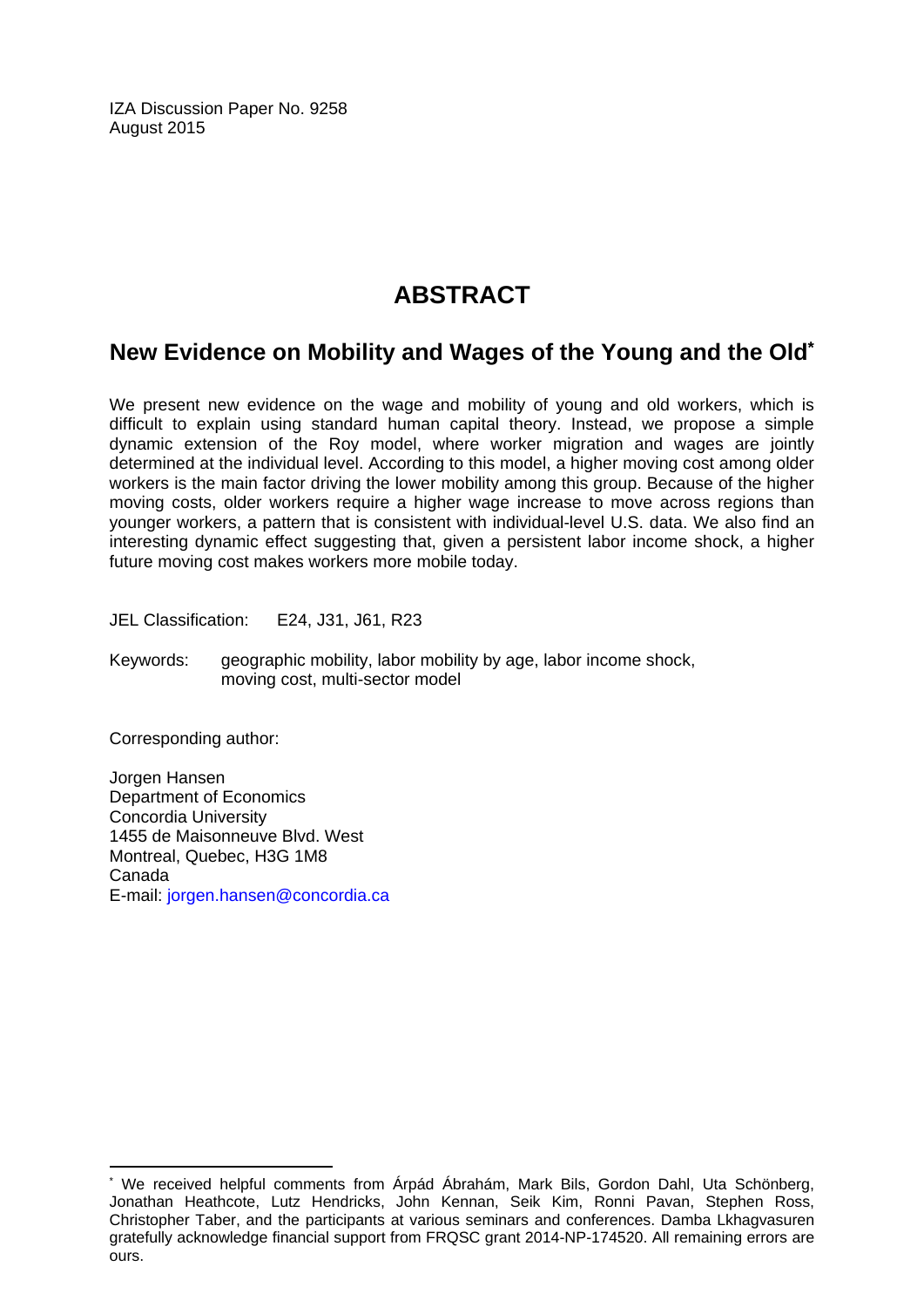# 1 Introduction

It is well known that geographic mobility is lower among older workers. For example, according to the U.S. census, workers who are between 30 and 44 years of age are more than twice as mobile as workers who are between 44 and 59 (see Table [1](#page-9-0) and [Greenwood,](#page-32-0) [1997\)](#page-32-0). While there is a growing literature that uses a behavioral model of worker migration and wages to analyze the process through which the labor force is reallocated across local markets,<sup>[1](#page-3-0)</sup> it is fair to say that most of the quantitative studies focus on either young or ex-ante identical workers.

While there is some limited evidence on the aggregate effect of labor mobility of different age and educational groups (e.g., [Topel,](#page-34-0) [1986\)](#page-34-0), the literature has devoted little attention to the individual-level relationship between mobility and earnings of different demographic groups. In fact, using the U.S. census data, we show that the relationship between mobility and wages exhibits strikingly different patterns across age and educational groups. This paper aims to provide a dynamic, quantitative model that can account for the key features of mobility and wages of different age and educational groups. In the absence of such a model, it seems difficult to have a consistent description of labor income.

We show that the combination of direct moving costs and location-specific labor income shocks accounts for key features of U.S. data on migration, including new facts on the mover-stayer wage gap. Although we focus on the age gap of mobility, we need to allow for educational differences for the following two considerations. First, geographic mobility is much higher among the more educated  $(e.g., \text{ Machin}, \text{Pelko-})$ 

<span id="page-3-0"></span><sup>1</sup>For example, [Coen-Pirani](#page-32-1) [\(2010\) analyzes inter-state labor flows and state-level wages while ex](#page-33-0)tending [Lucas and Prescott](#page-33-1) [\(1974\) to allow for both net and gross mobility.](#page-33-0) [Kennan and Walker](#page-33-2) [\(2011\)](#page-33-2) [analyze the geographic mobility patterns of young high school graduates while focusing on their re](#page-33-0)[peat mobility. Using a multi-location model of labor migration and firm-worker trading frictions,](#page-33-0) [Lkhagvasuren](#page-33-3) [\(2012\) analyzes unemployment differences between U.S. states.](#page-33-0) [Bayer and Juessen](#page-31-0) [\(2012\) analyzes the dynamic selection issues associated with individuals' locational choices and show](#page-33-0) [that ignoring the persistence of location-specific labor income shocks leads to a large upward bias in](#page-33-0) [estimated moving costs.](#page-33-0)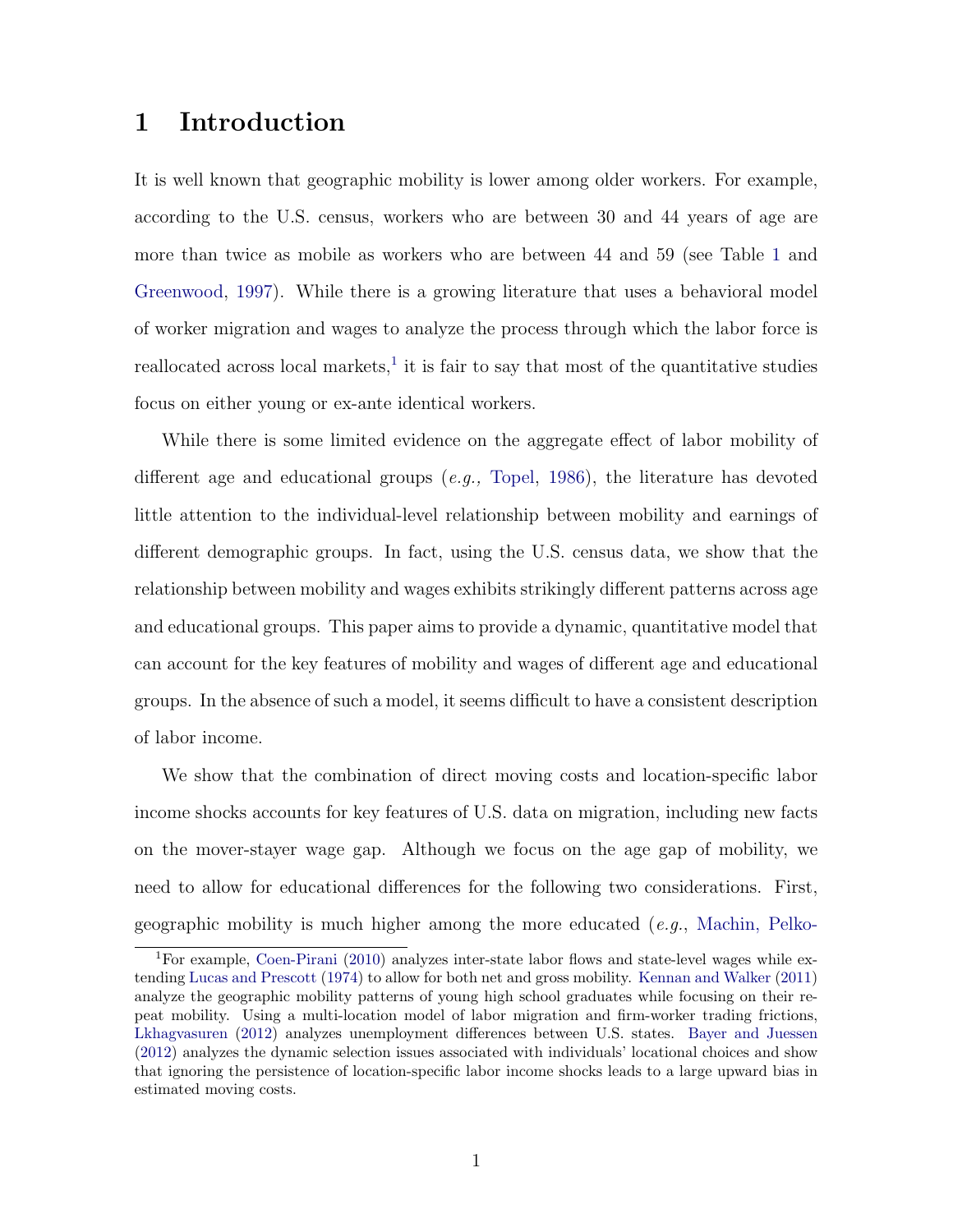[nen and Salvanes,](#page-33-0) [2012,](#page-33-0) and [Malamud and Wozniak,](#page-33-4) [2012\)](#page-33-4). Second, the individuallevel relationship between wage and mobility is markedly different across educational groups. For example, among high-school-educated workers, in-migrants earn less than the incumbent workers, whereas among college-educated workers, the opposite is true  $(Lkhagvasuren, 2014).$  $(Lkhagvasuren, 2014).$  $(Lkhagvasuren, 2014).$  $(Lkhagvasuren, 2014).$ <sup>[2](#page-4-0)</sup> Therefore, and given that wages and mobility are jointly determined, one has to allow for educational differences when modelling these outcomes.

We make three main contributions to the literature. First, we document that although the share of net mobility in overall mobility is relatively small, it varies across age groups with higher shares for older workers. As in [Davis and Haltiwanger](#page-32-2) [\(1992\)](#page-32-2), net mobility refers to the part of the worker flows that accounts for the observed net migration across regions, while excess mobility is defined as overall mobility minus net mobility. This age gap in the share of net mobility represents another important difference in regional mobility between young and old workers.

Secondly, we also show how the wage gap between in-migrants (movers) and incumbents (stayers) depends on age. According to data from the U.S. census for the years 1980-2000, the negative mover-stayer wage gap of high school graduates is smaller among older workers, while the positive mover-stayer wage gap of college-educated workers is greater among older workers.

Finally, we show how these unique patterns of mobility and wages for different age and educational groups can arise from a simple quantitative model. Following the long tradition in the literature on self-selection and earnings, we build on [Roy'](#page-33-6)s [\(1951\)](#page-33-6) model of sectoral choice.<sup>[3](#page-4-1)</sup> The key feature of the [Roy](#page-33-6)  $(1951)$  model that is important for our analysis is that labor mobility is directed in the sense that workers know their

<span id="page-4-0"></span><sup>2</sup>Earlier work on migration and wages find only a negative wage gap between movers and stayers (e.g., [Grant and Vanderkamp,](#page-32-3) [1980,](#page-32-3) [Borjas, Bronars and Trejo,](#page-31-1) [1992](#page-31-1)a, and [Krieg,](#page-33-7) [1997\)](#page-33-7). As shown in [Lkhagvasuren](#page-33-5) [\(2014\)](#page-33-5), this is because earlier studies maintain a strong assumption that the wagemobility relationship is the *same* across demographic groups.

<span id="page-4-1"></span><sup>3</sup>See [Heckman and Taber](#page-32-4) [\(2008\)](#page-32-4) for the recent survey of applications of the [Roy](#page-33-6) [\(1951\)](#page-33-6) model, especially in contexts relating earnings to a sectoral selection. [Borjas, Bronars and Trejo](#page-31-2) [\(1992](#page-31-2)b) and [Dahl](#page-32-5) [\(2002\)](#page-32-5) extend the model's application to internal migration.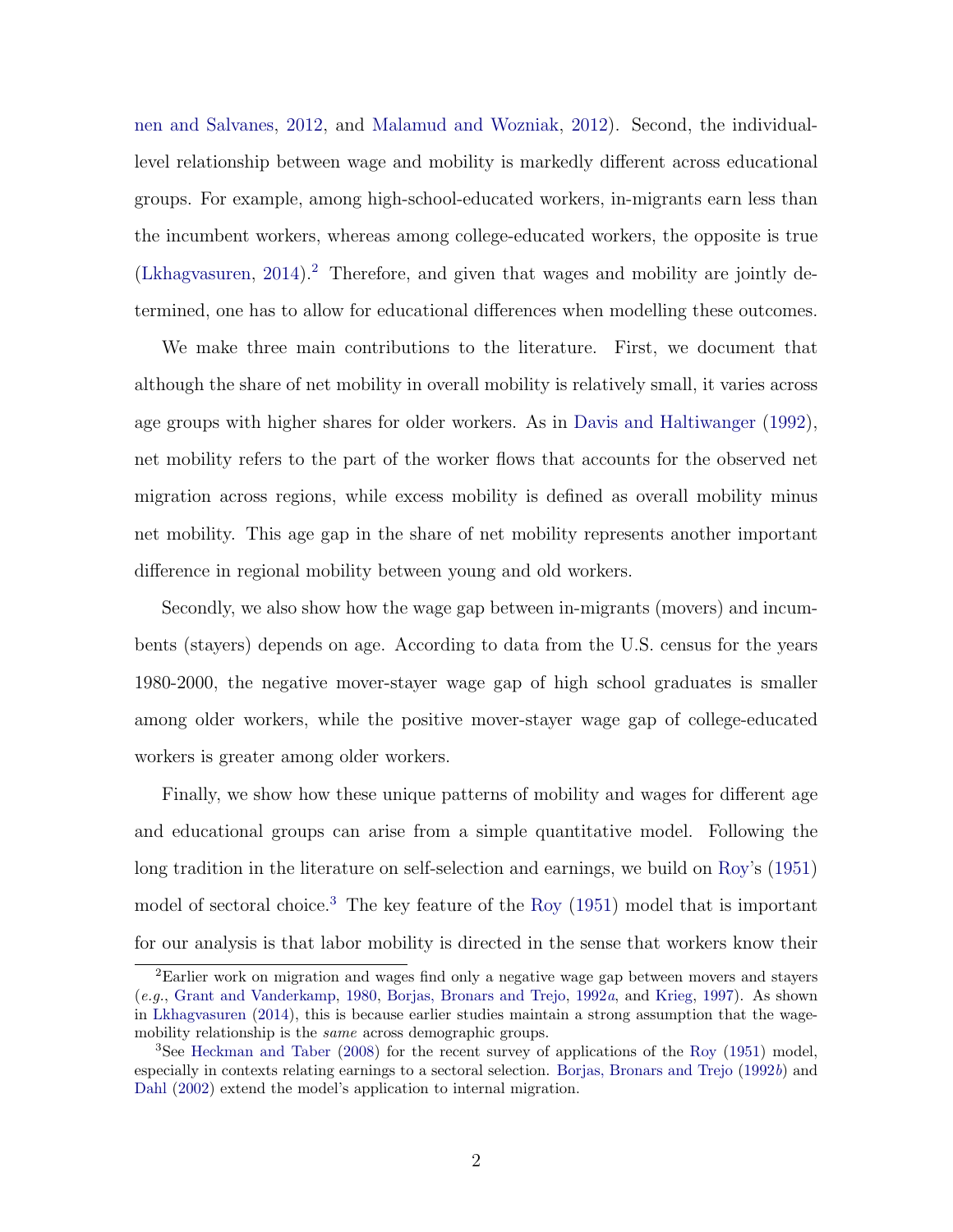wage at the destination.<sup>[4](#page-5-0)</sup> We extend the model to a stochastic, dynamic setting with different age groups. Workers move across regions at a cost that is allowed to differ across age and educational groups. We distinguish between three key components of individuals' labor income: unobserved ability, an idiosyncratic labor income shock and a regional-level shock.

By introducing both an idiosyncratic labor income shock that is specific to the worker-location match and a regional level shock, that is common to local workers, we are able to generate simultaneous in- and out-migration while also creating net mobility at the regional level. Thus, in contrast to the multi-sector model with different demographic groups considered by [Topel](#page-34-0) [\(1986\)](#page-34-0), which focuses only on net migration, the model considered in this paper allows for both net and excess labor flows.<sup>[5](#page-5-1)</sup> In addition to creating excess labor flows, the idiosyncratic shocks also contribute to the wage gap between movers and stayers.

We calibrate the model to the new facts documented in the paper. Specifically, in addition to overall mobility and the mover-stayer wage gap, we use the relative magnitude of net versus gross mobility to discipline the model. According to the model, the moving cost increases with age. Because of their higher moving cost, older workers move only when they have a much better wage draw at the destination. Therefore, the selection effect along the idiosyncratic income shock is higher among older workers while making the wage of older movers larger relative to that of younger movers. More importantly, counterfactual experiments show that a higher moving cost among older workers explain two thirds of the mobility gap between young and old workers. The model is also able to generate a higher regional variation in mobility of older workers.

<span id="page-5-0"></span>It should be stressed that earlier work on internal migration (e.g., [Grant and Van-](#page-32-3)

<sup>4</sup> [In the commonly used model of sectoral dynamics by](#page-32-3) [Lucas and Prescott](#page-33-1) [\(1974\)](#page-33-1), mobility is [undirected and workers move across sectors without knowing their destination wages. That type of](#page-32-3) [undirected mobility is not suitable for analyzing the individual-level relationship between wages and](#page-32-3) [mobility.](#page-32-3)

<span id="page-5-1"></span><sup>5</sup>[Moscarini](#page-33-8) [\(2001\) considers a similar model of excess mobility.](#page-32-3)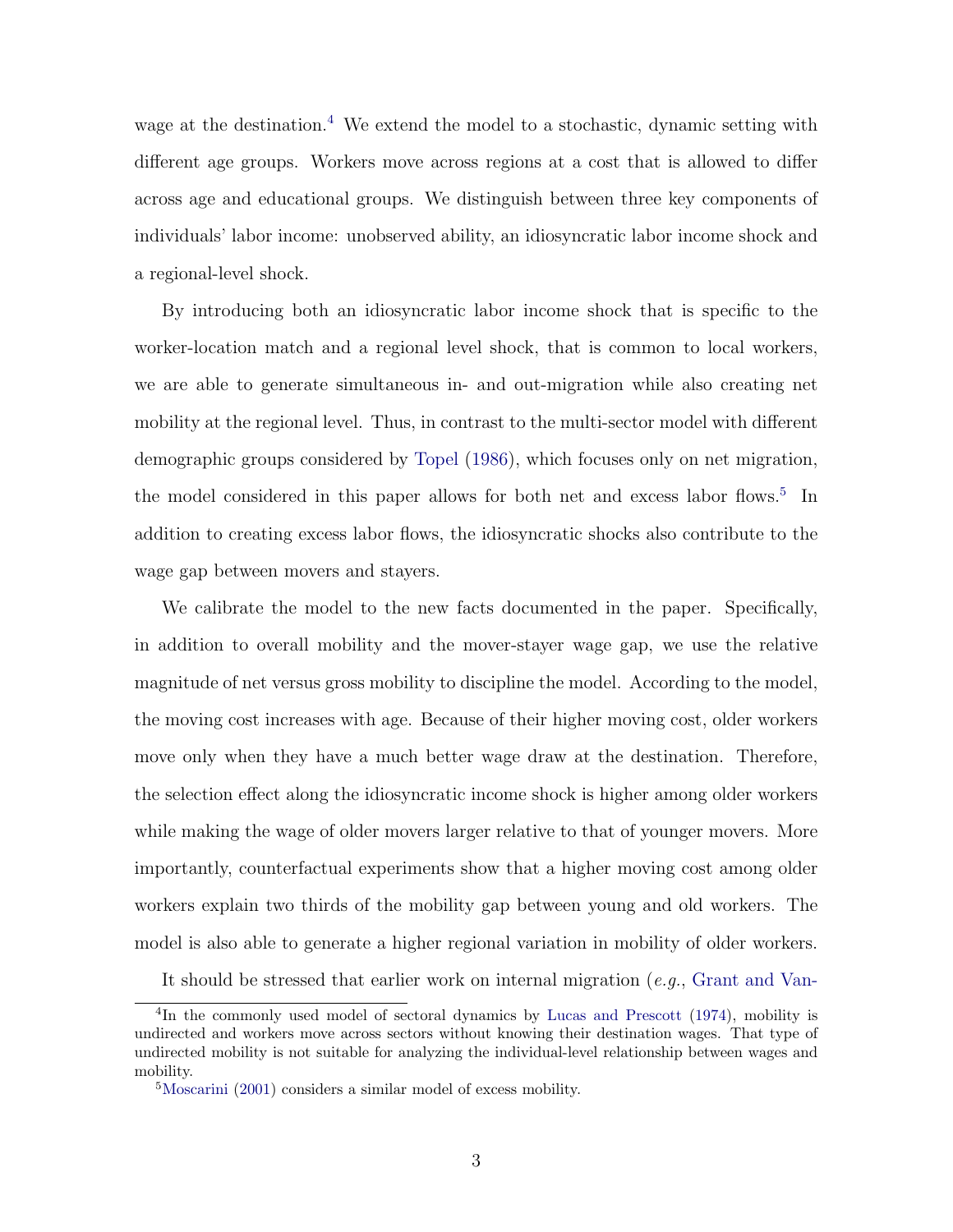[derkamp,](#page-32-3) [1980](#page-32-3) and [Borjas et al.,](#page-31-1) [1992](#page-31-1)a) find only a negative wage gap between movers and stayers.<sup>[6](#page-6-0)</sup> These studies also find a positive relationship between the wage of in-migrants in their new location and the length of time that has elapsed since inmigration. These facts support the view that human capital is location-specific (e.g., [Borjas et al.,](#page-31-1) [1992](#page-31-1)a and [Krieg,](#page-33-7) [1997\)](#page-33-7). While location-specific human capital might be essential for the wage growth, it alone cannot explain the wage level of movers. For instance, under this view, local residents earn more than new in-migrants. Moreover, since older workers have more location-specific skills relative to younger workers, older movers perform worse than younger movers when compared with local residents. These predictions are inconsistent with the positive mover-stayer wage gap among college educated workers, and the fact that, within each educational group, older movers tend to perform better than the younger movers at their destination. The current paper focuses on the wage level of in-migrants and thus can be viewed as complementary to the previous empirical studies on the wage growth of in-migrants. At the same time, it should be noted that the model generates a positive correlation between locational tenure and wages using the higher mobility rate among lower ability workers.

The outline of the rest of the paper is as follows. Section [2](#page-6-1) presents the main empirical findings on the relationship between mobility and wages. Section [3](#page-13-0) extends Roy's [\(1951\)](#page-33-6) model to a dynamic stochastic setting with costly mobility. Section [4](#page-20-0) solves the model and presents the main results. Section [5](#page-27-0) considers counterfactual numerical experiments. Section [6](#page-29-0) draws together the conclusions of the paper.

### <span id="page-6-1"></span>2 Facts

This section presents key empirical findings using U.S. census data. First, it measures mobility among different age groups and shows that both the level and regional variation of mobility differ considerably among age groups. Second, it shows that the

<span id="page-6-0"></span><sup>&</sup>lt;sup>6</sup>See Section [2](#page-6-1) for the reason behind the difference between the results in the earlier work and those in the current paper.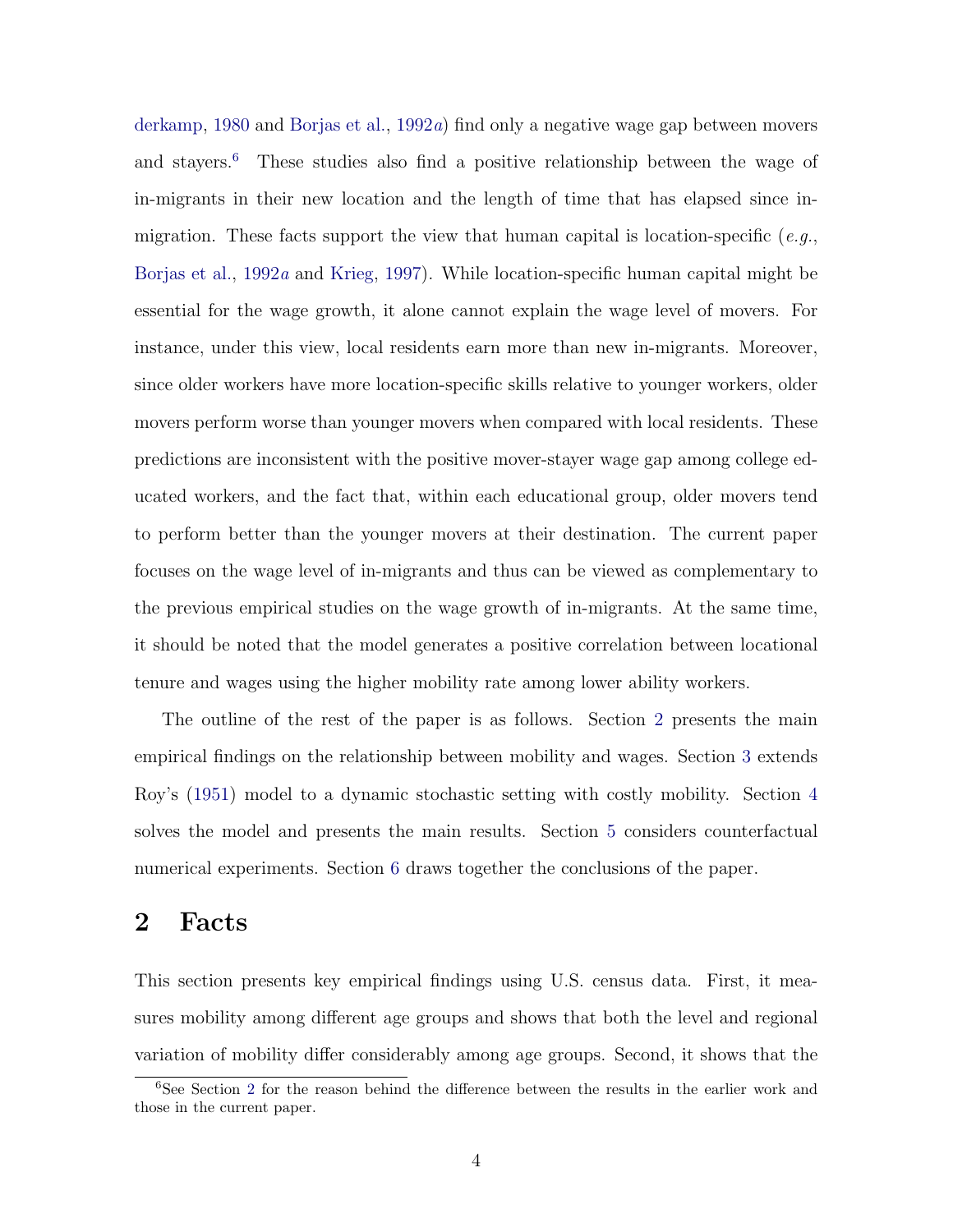relationship between mobility and wages exhibits strikingly different patterns across age and educational groups. As in [Coen-Pirani](#page-32-1) [\(2010\)](#page-32-1) and [Lkhagvasuren](#page-33-5) [\(2014\)](#page-33-5), to limit the impact of schooling and retirement, we consider workers aged 30 to 59. We categorize workers between 30 and 44 as young, while those between 45 and 59 are classified as old. We restrict our sample to white male employees who are not in the armed forces and who worked between 20 and 80 hours per week for at least 17 weeks during the year. We exclude self-employed and unpaid family workers as well as those who attend school.

Given the data limitations explained in Appendix, the main geographic units considered in the empirical analysis are the census divisions. For brevity, census divisions will be referred to as regions for the remainder of the paper. Experimentation shows that when using census divisions, reducing the initial sample size by 2-5 times by random sampling does not have much effect on the measured moments. This means that, in the U.S. census data, defining regions as census divisions works well for our purpose. According to [Blanchard and Katz](#page-31-3) [\(1992\)](#page-31-3), the census divisions are relatively homogeneous and thus provide a natural way to pool U.S. states.

It should be made clear that it is very difficult, if not impossible, to retrieve the pattern of the mover-stayer wage gap from commonly used panel data sets such as the National Longitudinal Survey of Youth and the Panel Study of Income Dynamics. The main reason is that the sample sizes of these surveys are too small to measure not only the mean wage of movers but also the average wage of local residents. Specifically, these data sets survey a few thousand individuals and thus the total number of movers within a location for a given year is very small, which makes it very hard to construct a reliable measure of the effect of mobility on wages by age and education while controlling for the location effects.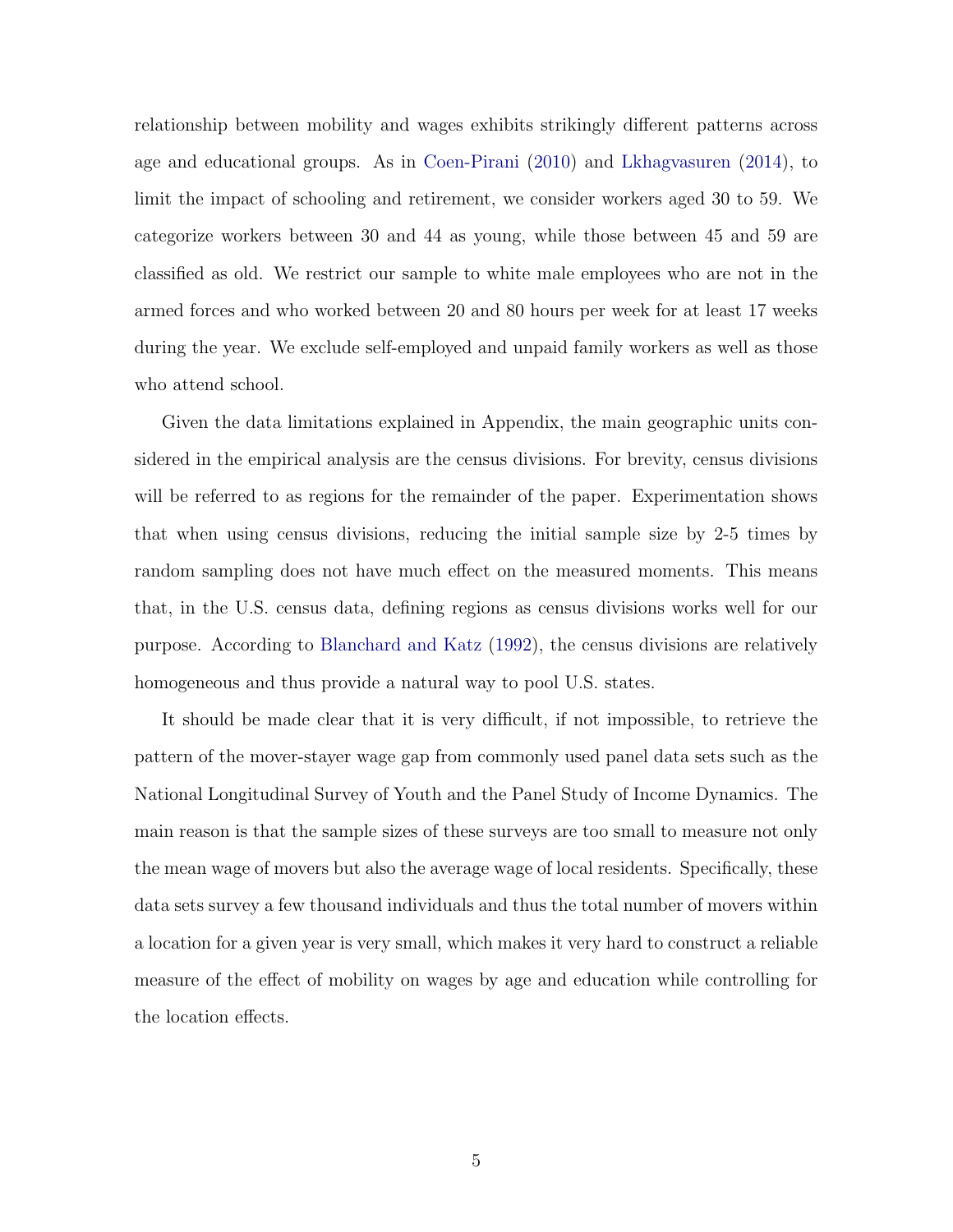#### 2.1 The share of net mobility

The U.S. census records respondents' current state of residence and the state in which they resided five years ago. Therefore, an individual's mobility status is obtained for a five-year interval. The upper panel of Table [1](#page-9-0) displays the economy-wide gross mobility rate. It shows that younger workers are about twice as mobile as older workers.

Next we measure how mobility at the regional level differ across age groups. For this purpose, we measure net mobility as follows. Let  $m_{j,t}^{\text{in}}$  and  $m_{j,t}^{\text{out}}$  denote the inand out-migration rates for region  $i$ . As in [Davis and Haltiwanger](#page-32-2) [\(1992\)](#page-32-2), overall net mobility  $\delta$  is given by the average of  $|m_{j,t}^{\text{in}} - m_{j,t}^{\text{out}}|/2$  across locations (i.e., across js). The lower panel of Table [1](#page-9-0) shows that net mobility denoted by  $\delta$  constitutes a small fraction of overall mobility for each group and therefore much smaller than the age gap in mobility. Consequently, the share of net mobility, labeled as v (i.e.,  $v = \delta/m$ ), increases with age. This new fact represents another important dimension of mobility differences among the young and the old. It should be noted that net migration across regions constitutes only 10-20% percent of mobility and therefore cannot alone account for the large mobility differences that we observe across age groups. It is important to keep this in mind when constructing the model in the next section.

#### 2.2 Wage gap between movers and stayers

Next we show that there is a substantial wage gap between movers and stayers and that this wage gap exhibits patterns that are difficult to explain using standard human capital theory with location-specific tenure.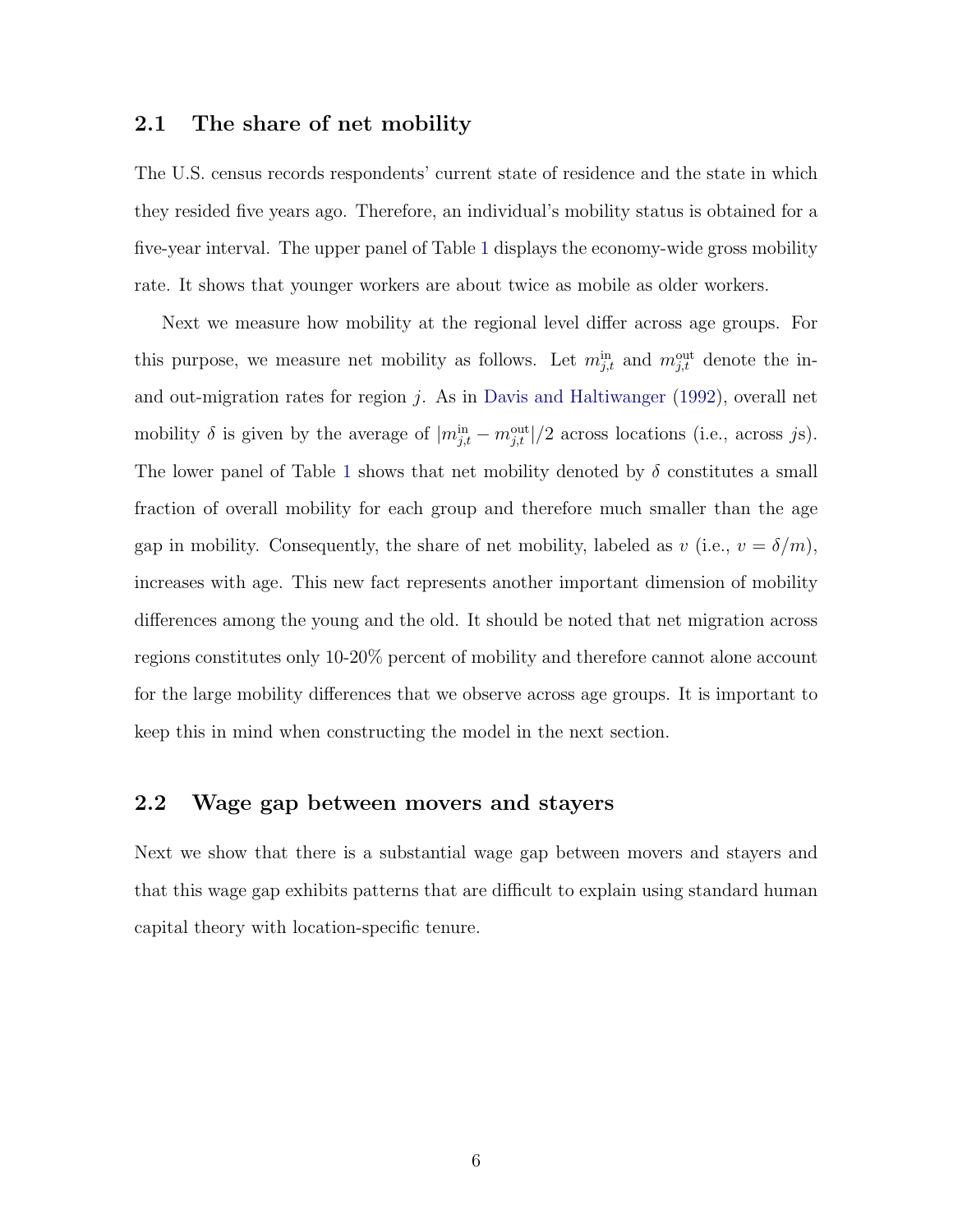<span id="page-9-0"></span>

|                                                         | young               | old<br>$30-44$ yrs. $45-59$ yrs. |
|---------------------------------------------------------|---------------------|----------------------------------|
| Gross mobility, m                                       |                     |                                  |
| high school                                             | 0.053<br>(933, 484) | 0.029<br>(636, 459)              |
| college                                                 | 0.113<br>(509, 297) | 0.059<br>(316,949)               |
| <i>Net mobility across regions, <math>\delta</math></i> |                     |                                  |
| high school                                             | 0.008               | 0.007                            |
| college                                                 | 0.013               | 0.010                            |
| Share of net mobility, $v = \delta/m \times 100\%$      |                     |                                  |
| high school                                             | 15\%                | 24%                              |
| college                                                 | $12\%$              | 17\%                             |

Table 1: Mobility by Age and Education

Notes: This table shows labor mobility across census divisions at a quinquennial frequency. The mobility rates are calculated using Integrated Public Use Micro Samples of the Census 1980-2000 [\(Ruggles et al.,](#page-33-9) [2010\)](#page-33-9). For the sample selection criteria, see Section [2.](#page-6-1) The column denoted by young refers to those between 30 and 44 years of age, while the column labeled *old* is for those who are between 45 and 59 years of age. The labels high school and college denote, respectively, 12 years of education and a bachelor's degree as defined by [Ruggles et al.,](#page-33-9) [2010.](#page-33-9) The number of observations are in parenthesis.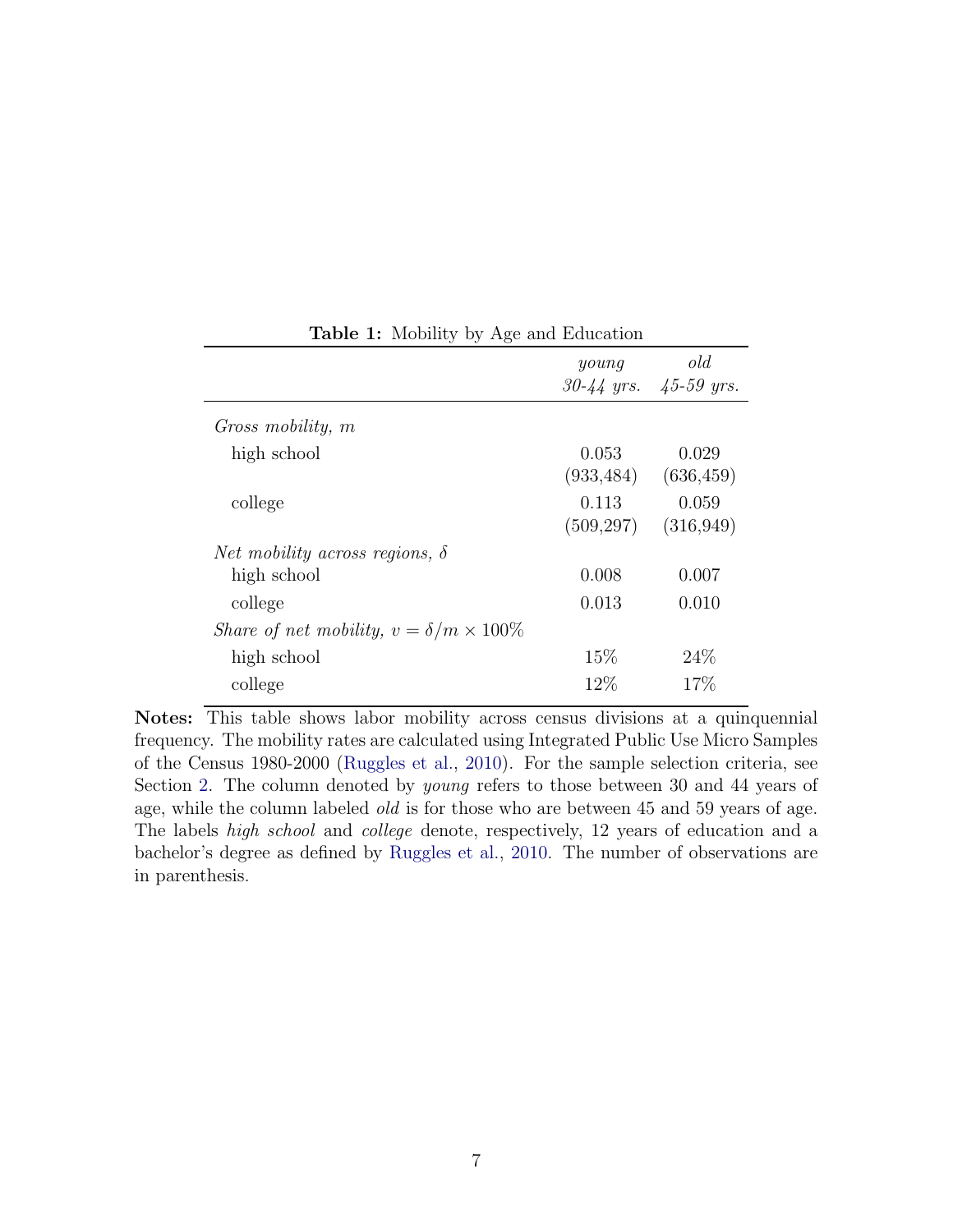#### Level differences

Let  $w_{i,t,j}^s$  denote the hourly wage of person i with education level s in location j in year t. Consider the following regression:

<span id="page-10-0"></span>
$$
\log(w_{i,t,j}^s) = \gamma d_{i,t,j}^s + G^s(a_i) + \alpha_t^s + \alpha_j^s + \epsilon_{i,t,j}^s,
$$
\n(1)

where  $d_{i,t,j}^s$  is a dummy for whether the person has recently migrated to region j,  $G^s(a_i)$ is a quartic polynomial of the person's age  $a_i$ , and  $\alpha_i^s$  and  $\alpha_j^s$  denote, respectively, year and region effects. The hourly wage rates are calculated as the ratio of annual labor income to hours worked per year.

Equation [\(1\)](#page-10-0) is estimated using subsamples of the four main age and educational groups.[7](#page-10-1) The results are shown in Table [2.](#page-11-0) Depending on age and education, the wage difference between movers and stayers ranges from -10 to 8 percent. To illustrate how large these wage differences are, we compare them with the observed wage gap between high school and college graduated workers. The census data show that the overall wage gap between the two educational groups is 41 percent. Therefore, the range of the mover-stayer wage gap is roughly one half of the college premium, suggesting that the wage gap between movers and stayers is large.

As in [Lkhagvasuren](#page-33-5) [\(2014\)](#page-33-5), the table shows that the mover-stayer wage gap is negative for high-school-educated workers while it is positive for college-educated workers. More importantly, the results show that the negative mover-stayer wage gap among high school graduates decreases with age, while the positive mover-stayer wage gap among college graduates increases with age.

<span id="page-10-1"></span><sup>7</sup>[Lkhagvasuren](#page-33-5) [\(2014\)](#page-33-5) shows that education-specific age-earnings profiles are important for measuring the effect of mobility on wages. Earlier work on migration and wages find only a negative wage gap between movers and stayers (e.g., [Grant and Vanderkamp,](#page-32-3) [1980,](#page-32-3) [Borjas et al.,](#page-31-1) [1992](#page-31-1)a, and [Krieg,](#page-33-7) [1997\)](#page-33-7). As shown in [Lkhagvasuren](#page-33-5) [\(2014\)](#page-33-5), this is because earlier studies maintain a strong assumption that the wage-mobility relationship is the same across demographic groups and thus estimate the above model using the entire sample.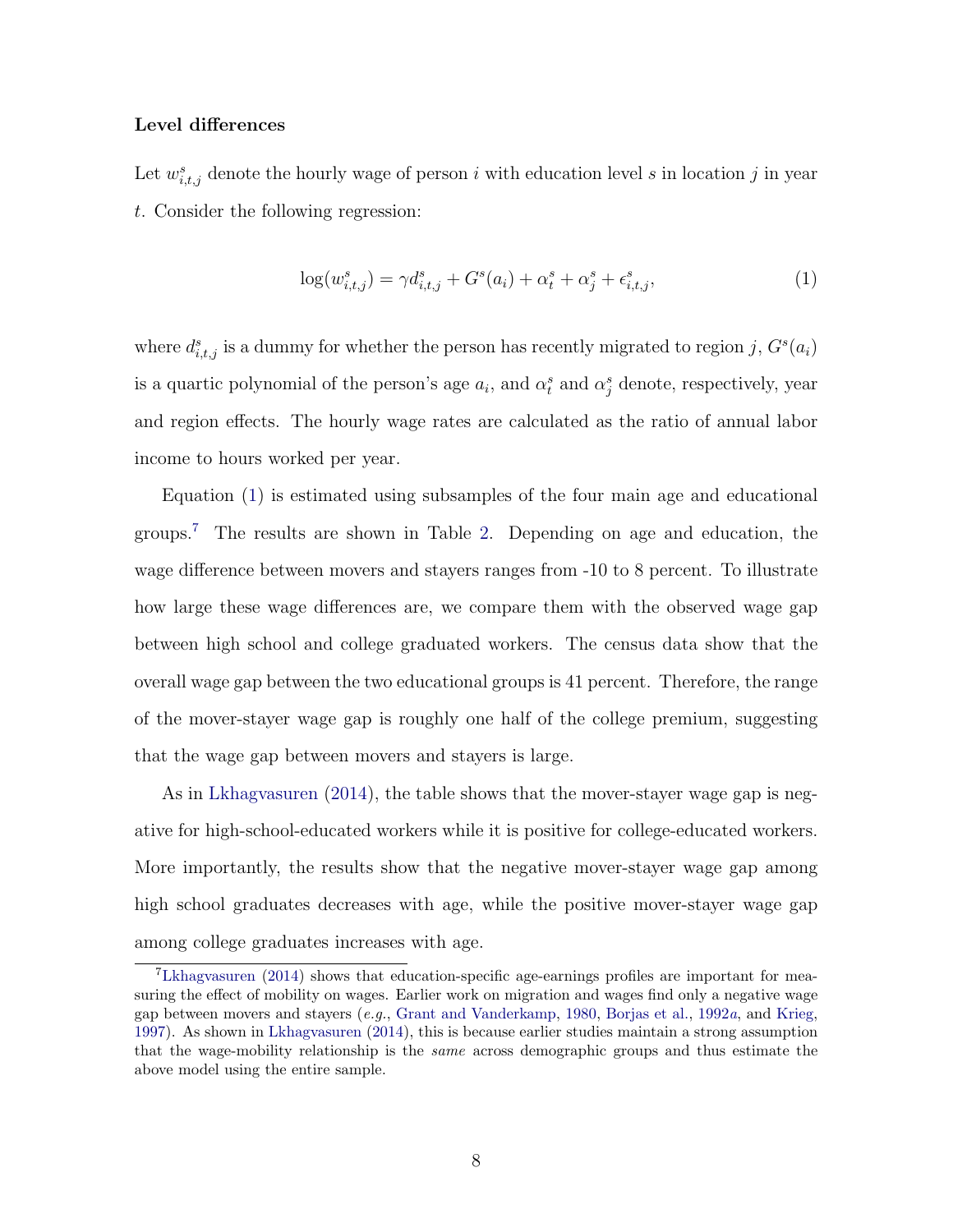|                                   | young               | old<br>$(30-44 \text{ yrs.})$ $(45-59 \text{ yrs.})$ |
|-----------------------------------|---------------------|------------------------------------------------------|
| <i>Level Difference,</i> $\gamma$ |                     |                                                      |
| high school                       | $-0.097$<br>(0.003) | $-0.083$<br>(0.005)                                  |
| college                           | 0.051<br>(0.003)    | 0.081<br>(0.006)                                     |
| both                              | $-0.020$<br>(0.002) | $-0.001$<br>(0.004)                                  |
| Rank Difference, $\tilde{\gamma}$ |                     |                                                      |
| high school                       | $-0.063$<br>(0.002) | -0.045<br>(0.003)                                    |
| college                           | 0.031<br>(0.001)    | 0.048<br>(0.003)                                     |
| $_{\text{both}}$                  | $-0.013$<br>(0.001) | 0.001<br>(0.002)                                     |

<span id="page-11-0"></span>Table 2: Wage Differences Between Movers and Stayers: U.S. Census

Notes: The upper panel, labeled "level difference", summarizes the log wage difference between movers and stayers using the OLS equation [\(1\).](#page-10-0) The standard errors are in parenthesis. The lower panel summarizes the wage rank difference between movers and stayers measured by equation [\(3\).](#page-12-0)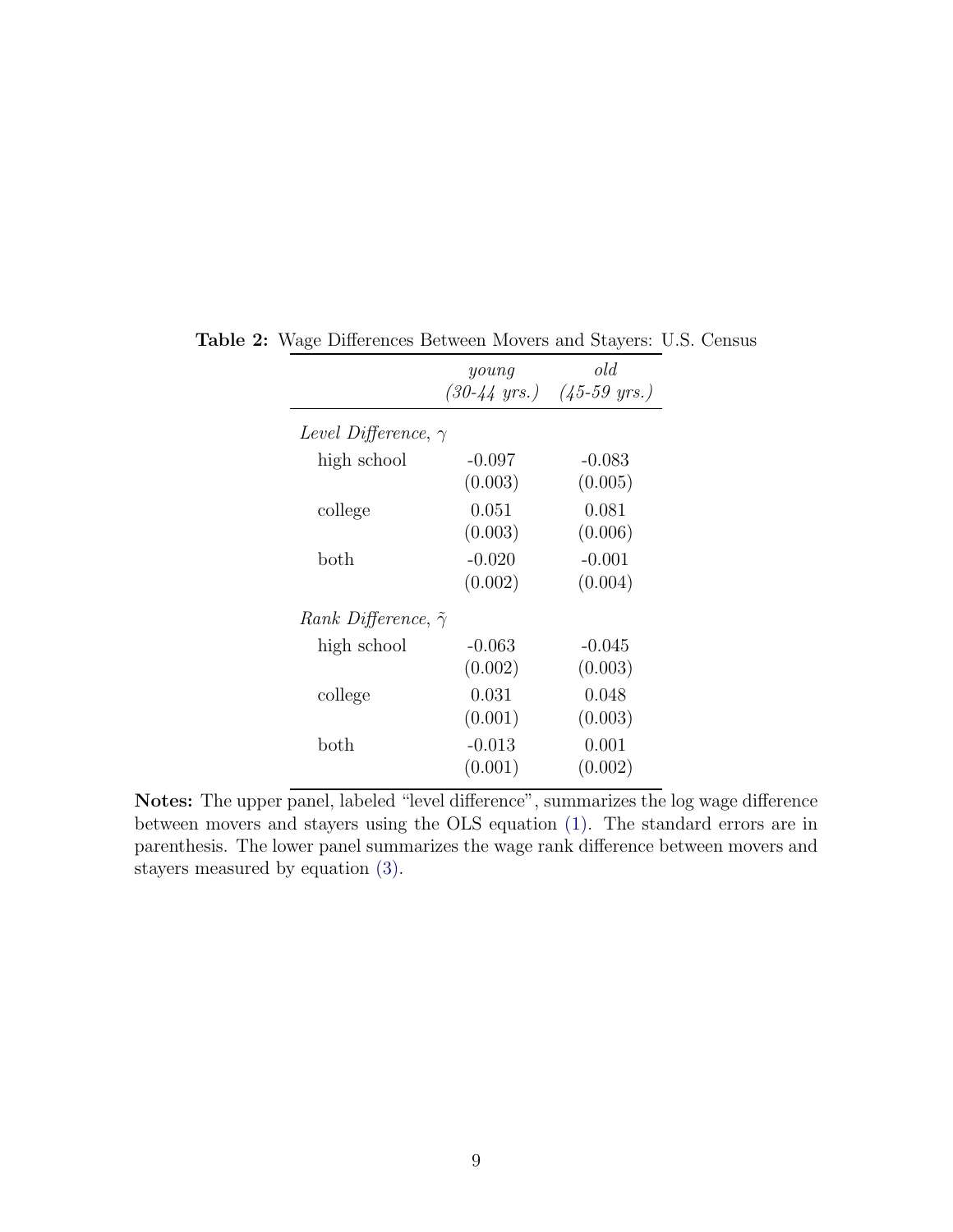#### Rank differences

One can also obtain the above wage patterns without imposing any parametric assumption on the age-earnings profile. Suppose that there are  $N_{t,j,a}^s$  workers who are a years old and working in location j in year t. Let  $w_{i,t,j,a}^s$  denote the wage of the *i*-th person of these  $N_{t,j,a}^s$  workers. Consider the following wage rank within each location-age pair:

$$
r_{i,t,j,a}^s = \frac{1}{N_{t,j,a}^s - 1} \sum_{i'=1}^{N_{t,j,a}^s} \mathcal{I}(w_{i,t,j,a}^s) > w_{i',t,j,a}^s),\tag{2}
$$

where  $\mathcal I$  is the indicator function, which takes a value of 1 if its argument is true and 0 otherwise. Note that  $r_{i,t,j,a}^s$  ranges between 0 and 1, 0 being the rank of the lowest paid worker and 1 the rank of the highest paid worker within each location-age cell. The impact of mobility on the wage rank can be measured using the following simple regression:

<span id="page-12-0"></span>
$$
r_{i,t,j,a}^s = \tilde{\gamma}d_{i,t,j,a}^s + \tilde{\alpha}_t^s + \tilde{\alpha}_j^s + \tilde{\epsilon}_{i,t,j,a}^s,\tag{3}
$$

where, as before,  $d_{i,t,j,a}^s$  is a dummy for whether the person has recently migrated to region j, and  $\tilde{\alpha}_i^s$  and  $\tilde{\alpha}_j^s$  are, respectively, the year and location effects. The lower panel of Table [2](#page-11-0) displays the measured values of  $\tilde{\gamma}$  for different age and educational groups. It shows that the wage rank differences between movers and stayers measured by equation [\(3\)](#page-12-0) are highly consistent with the wage level differences measured by equation [\(1\).](#page-10-0)

The main conclusion we draw from these is that when ranked against incumbent workers of the same age and education group, the older workers perform significantly better than younger ones. We will show below that this is consistent with higher moving costs and lower mobility among older workers.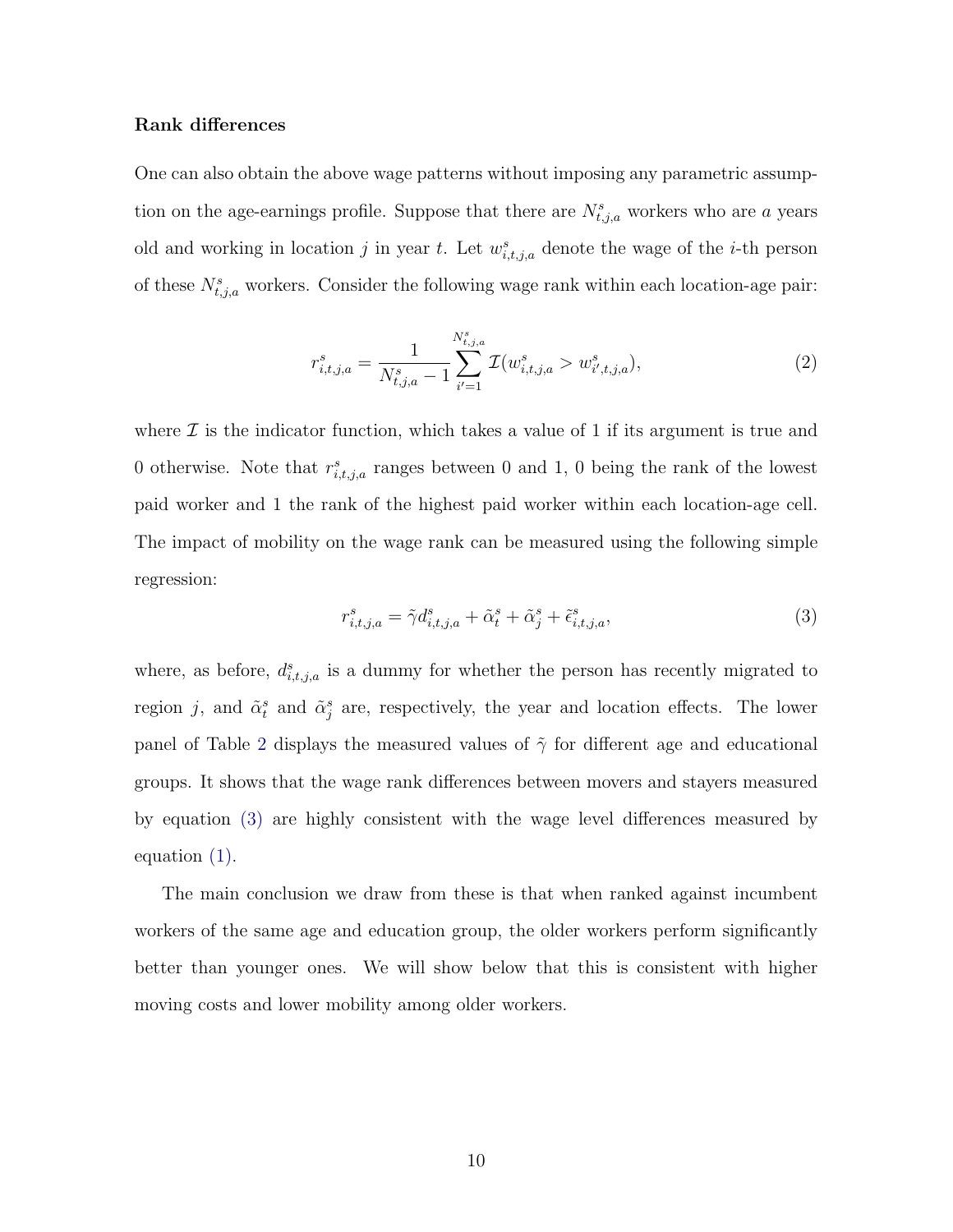### <span id="page-13-0"></span>3 Model

As mentioned above, we consider a dynamic extension of [Roy'](#page-33-6)s [\(1951\)](#page-33-6) model. The [Roy](#page-33-6) [\(1951\)](#page-33-6) model has two key features that are important for our purpose. First, wages and mobility are jointly determined. Secondly, mobility is fully directed in that workers know their initial wage at their destination before leaving their current location. These features are important to capture the individual-level relationship between mobility and wages across different age groups. We present the model for only one educational group while keeping in mind that the parameters are allowed to differ between the groups.

#### 3.1 Environment

Consider two regions denoted by  $-1$  and 1. The regions are populated by a large number of workers. To model individuals' aging process, we adopt overlapping generations with probabilistic aging considered by [Gertler](#page-32-6) [\(1999\)](#page-32-6). Specifically, workers are either young or old. Let y and o denote these two age levels:  $a \in \{y, o\}$ . Each period young workers become old with probability  $\lambda^y$  and old workers leave the labor force with probability  $\lambda^o$ , while new young workers are born to the economy. This modeling choice is made for purely computational reasons.[8](#page-13-1) The main advantage of using probabilistic aging is that it allows one to capture the differences among age groups without substantially increasing the state space in the dynamic programming problem. For more recent models with probabilistic aging similar to that of [Gertler](#page-32-6) [\(1999\)](#page-32-6), see for example [Grafenhofer, Jaag, Keuschnigg and Keuschnigg](#page-32-7) [\(2007\)](#page-32-7) and [Hock and Weil](#page-33-10) [\(2012\)](#page-33-10).

Workers differ by their permanent unobserved ability  $\mu$ . Let there be two ability levels:  $\mu \in \{-s, s\}$ , where  $s > 0$ . The cost of moving between the regions can differ by

<span id="page-13-1"></span><sup>8</sup>Below in Section [4,](#page-20-0) we discuss why the numerical solution imposes a very heavy computational demand.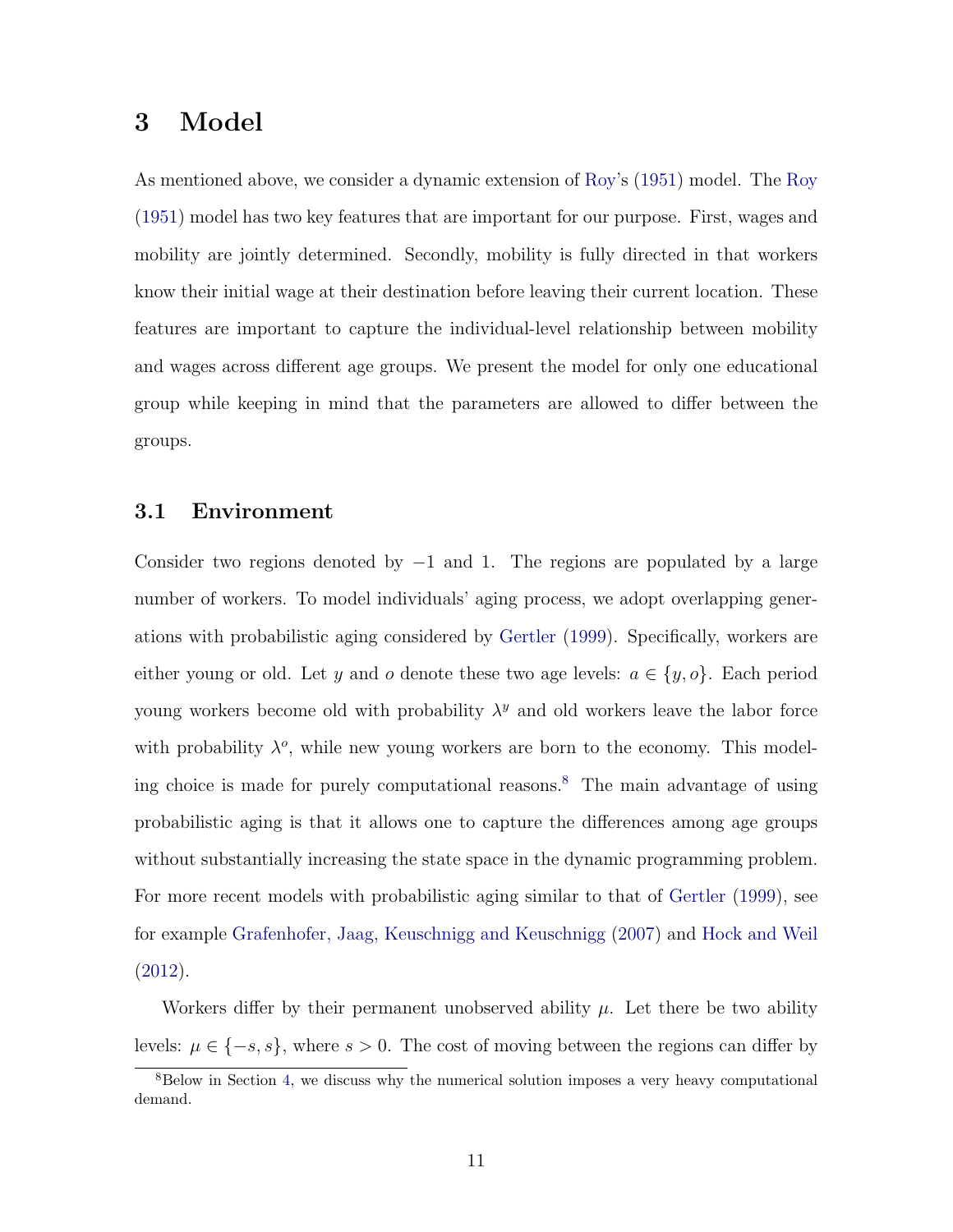age and ability. Let  $C(\mu, a)$  denote the moving cost of a person of ability  $\mu \in \{-s, s\}$ and age  $a \in \{y, o\}$ . Individuals of the same age who have the same ability and reside in the same region still differ because of their location-specific labor income shock. Specifically, each worker's productivity is subject to a stochastic idiosyncratic shock. The magnitude of the shock depends on where the person resides. Let  $(e_{-1}, e_1)$  denote these labor income shocks. The pair of shocks is drawn for each person at each period. The stochastic process governing the dynamics of  $e_{-1}$  and  $e_1$  will be introduced shortly.

Labor income of workers in location −1 is subject to a common stochastic shock z, which is referred to as a local technology shock. The local technology shock is introduced to only one of the locations. Since there are only two locations and we are focusing on the individual-level wage-mobility relationship, a positive shock in location −1 can be thought of as a negative shock in 1. The local technology shock z is governed by the following autoregressive process:

$$
z_{t+1} = \varrho z_t + \varepsilon_t,\tag{4}
$$

where  $0 < \varrho < 1$ , and  $\varepsilon_t$  is a zero-mean random variable. Let  $\sigma_z$  denote the conditional standard deviation of the local technology shock  $z_t$ :  $\sigma_z^2 = (1 - \varrho^2) \text{Var}(z_t)$ .

Each period consists of four stages shown in Figure [1.](#page-15-0) In the first stage, individuals observe their labor income shocks  $(e_{-1}, e_1)$  along with the local technology shock, z. In the second stage, after observing these shocks, individuals choose their location. In the third stage, production takes place and workers are paid their wages. In the last stage, new workers are born to the economy while some of the old workers retire. At the same time, some of the young workers become old.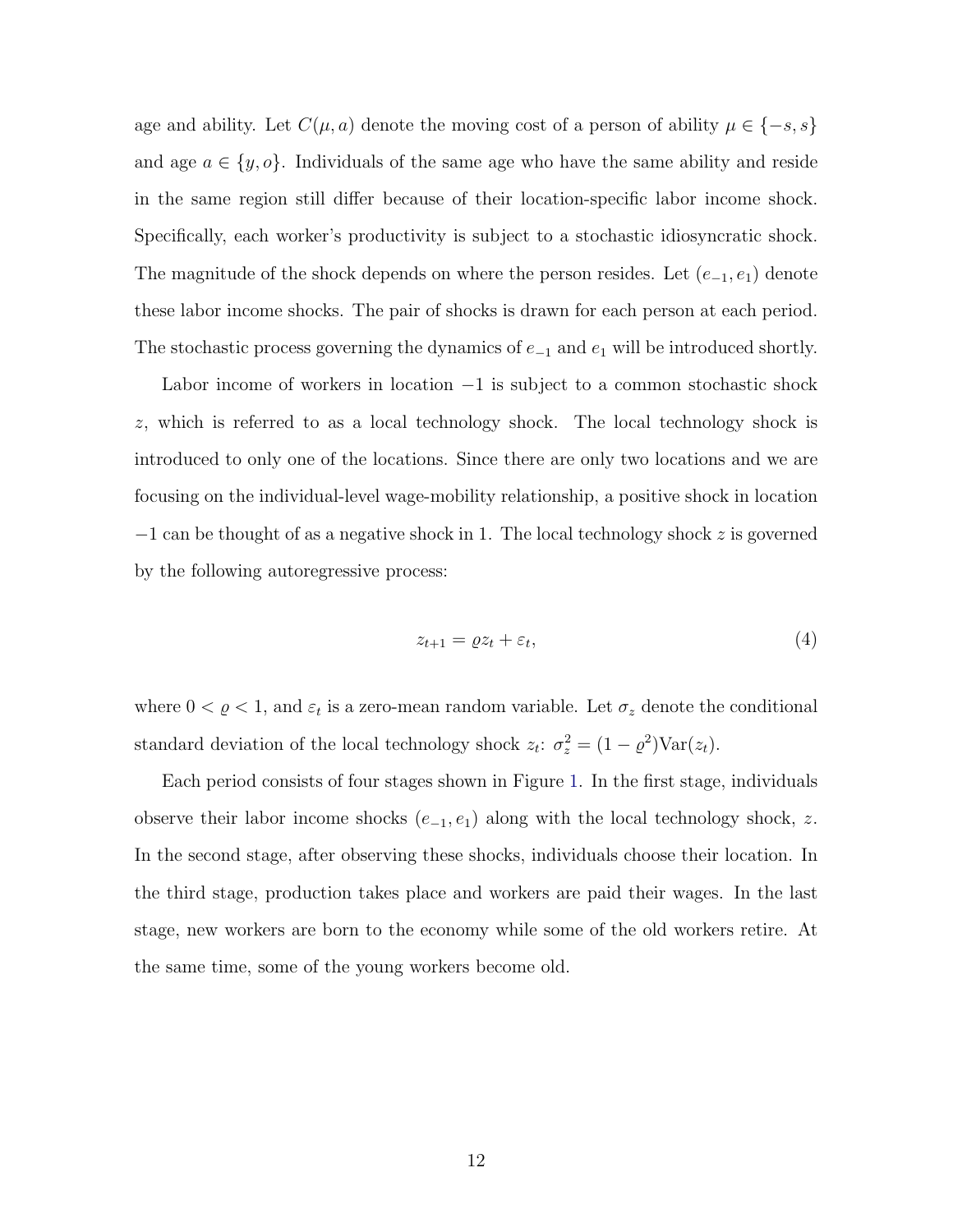

<span id="page-15-0"></span>

Notes: This figure shows the sequence of the events within each period.

#### Wages and net income

Each period a worker is paid his or her marginal product. Depending on whether the person works on location −1 or 1, the current wage is given by

<span id="page-15-2"></span>
$$
w_{-1} = \mu + e_{-1} + z \tag{5}
$$

or

<span id="page-15-3"></span>
$$
w_1 = \mu + e_1,\tag{6}
$$

respectively.[9](#page-15-1) Depending on the location, the flow utility of a local resident is given by the log wage in equations [\(5\)](#page-15-2) and [\(6\).](#page-15-3) However, the flow utility of an in-migrant moving to location j is  $w_j - C(\mu, a)$ , where  $a \in \{y, o\}$  and  $j \in \{-1, 1\}$ .

#### Shock process

The labor income or productivity shocks  $e_{-1}$  and  $e_1$  are allowed to be correlated across time and locations. Specifically, they are governed by the following autoregressive

<span id="page-15-1"></span><sup>&</sup>lt;sup>9</sup> Notice that unobserved ability  $\mu$  remains constant over time. One can also consider a shock to  $\mu$  perhaps by employing a stochastic process that is much more persistent than  $e_{-1}$  and  $e_1$ . However, as pointed out by [Kennan and Walker](#page-33-2) [\(2011\)](#page-33-2), allowing for such income profiles will not affect the results, as long as these profiles are exogenous. It is useful to keep this in mind when interpreting the effect of unobserved ability.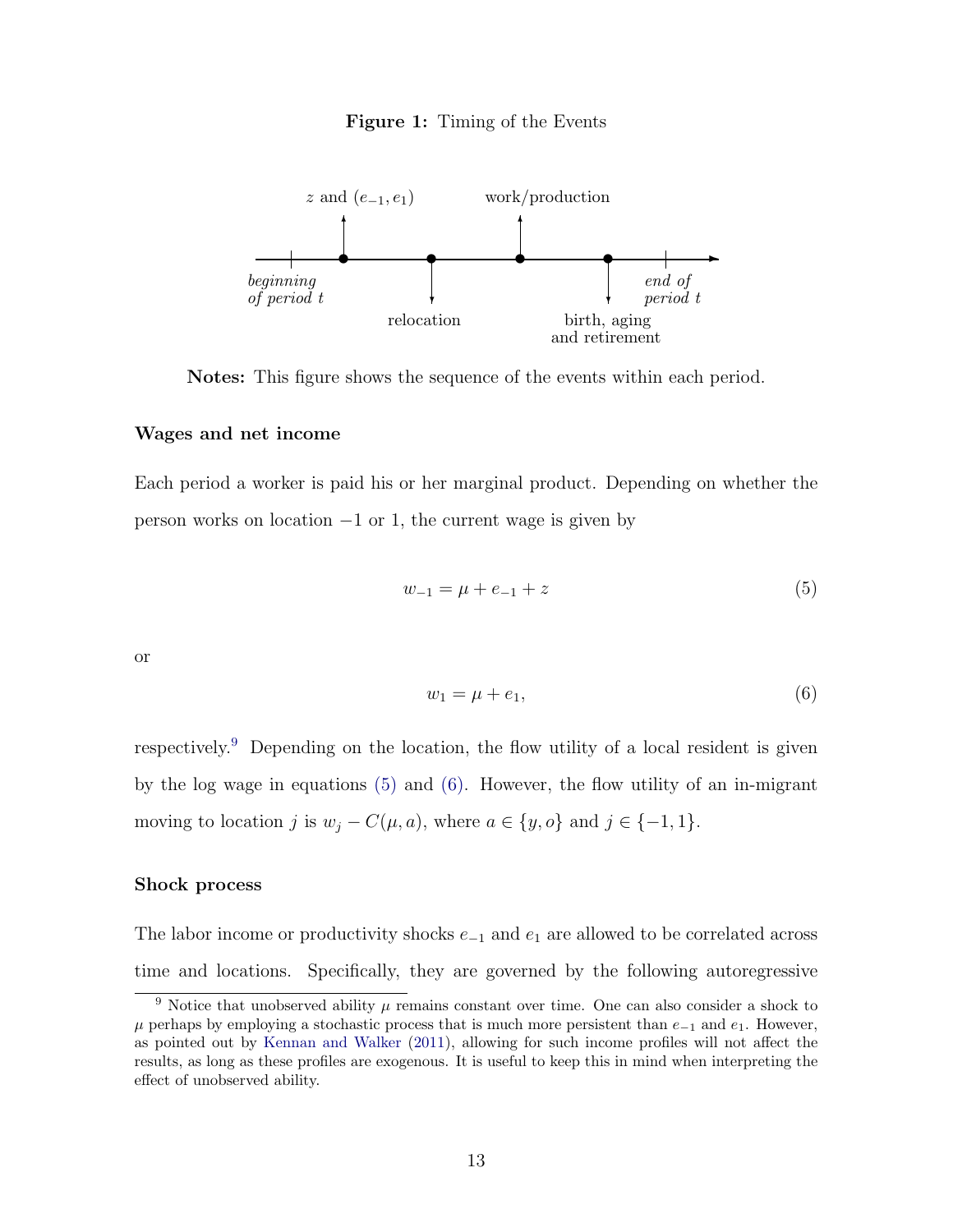process:

$$
\begin{cases}\ne_{-1,t+1} = \rho e_{-1,t} + u_{-1,t+1} \\
e_{1,t+1} = \rho e_{1,t} + u_{1,t+1},\n\end{cases} \tag{7}
$$

where the innovations  $(u_{-1,t+1}, u_{1,t+1})$  are drawn from a bivariate distribution such that  $Var(u_{-1,t+1}) = Var(u_{1,t+1})$  and  $Corr(u_{-1,t+1}, u_{1,t+1})$  is not necessarily zero.

Let us consider the following decomposition:  $u_{-1,t} = \zeta_t + \xi_t$  and  $u_{1,t} = \zeta_t - \xi_t$ , where  $\zeta_t$  and  $\xi_t$  are independent zero-mean transitory shocks. According to this decomposition,  $\zeta_t$  is the component of the innovation to labor income that is common across locations. The remaining component,  $\xi_t$ , is purely location-specific and depends on where the person works. Then,  $e_{-1,t}$  and  $e_{1,t}$  can be written as

<span id="page-16-0"></span>
$$
\begin{cases}\ne_{-1,t} = g_t + x_t \\
e_{1,t} = g_t - x_t,\n\end{cases} \tag{8}
$$

where  $x_t$  and  $g_t$  are independent AR(1) processes with a common persistence  $\rho$  and innovations  $\xi_t$  and  $\zeta_t$ , respectively. Let  $\sigma_x^2 = (1 - \rho^2) \text{Var}(x_t)$ . The common component  $g_t$  has no impact on mobility and the wage gap between movers and stayers. Specifically, given the flow utility, an individual's mobility decision is determined by local technology shock  $z$  and the location-specific component x. Moreover, it can be seen that the component of labor income shocks that is not affected by individuals' locational choice (i.e., the component g in equation  $(8)$ ) does not affect the wage gap between movers and stayers. It is important to keep the latter point in mind when characterizing the mobility decision and evaluating the model quantitatively.

#### 3.2 Old workers

We now provide the definition of the expected utility values associated with individuals' mobility decision. For the reasons explained earlier, we define the expected lifetime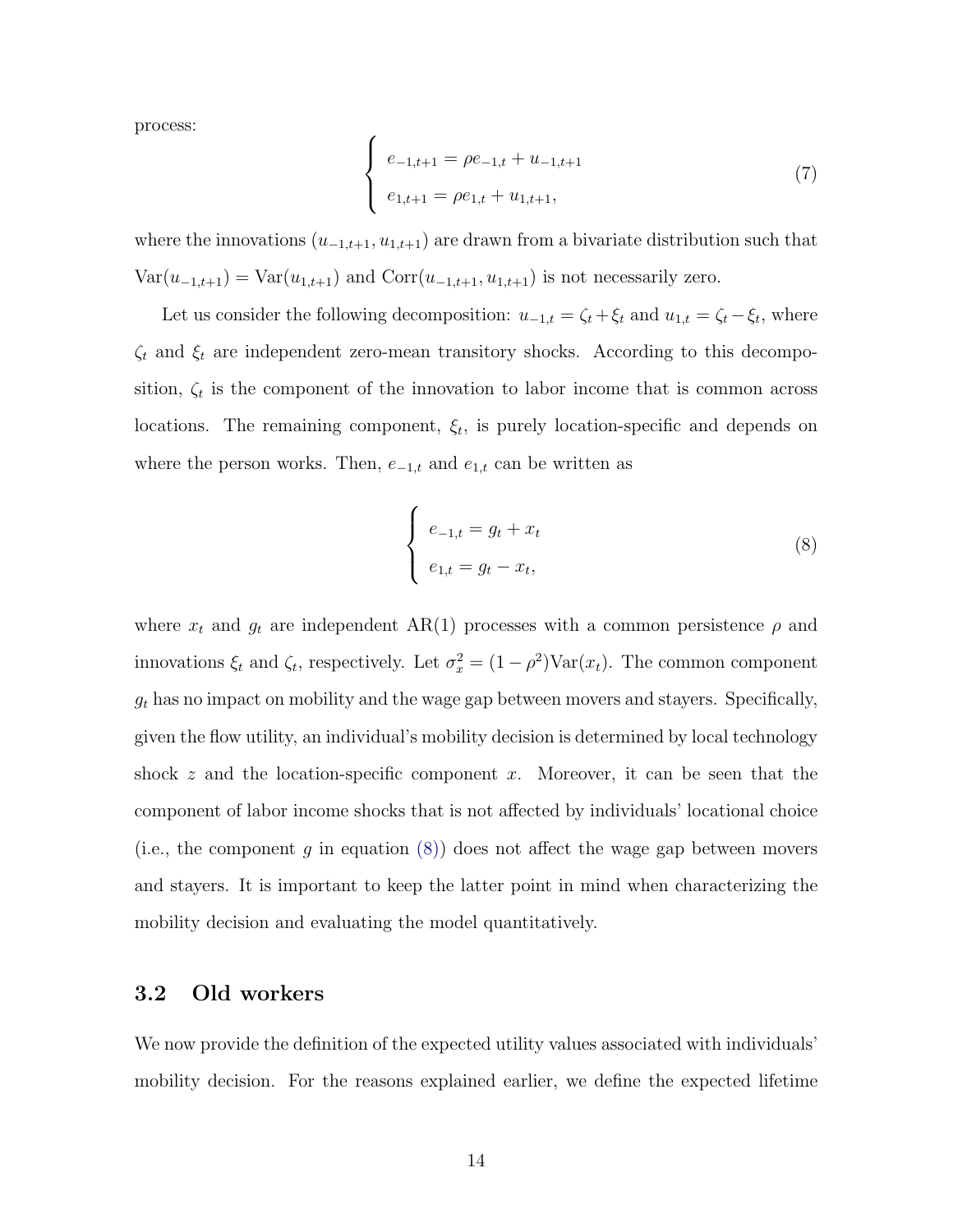utility using the values of  $x$  and  $z$ .

Let  $U_j^o(z, x, \mu)$  denote the life-time utility of an old worker who worked in the previous period in location  $j \in \{-1, 1\}$ . For an old worker who worked in the previous period in location  $j$ , the life-time utility of staying in the current location is given by

$$
S_j^o(z, x, \mu) = w_j(z, x, \mu) + \beta (1 - \lambda^o) E U_j^o(z', x', \mu | z, x)
$$
\n(9)

where  $\beta$  is the time-discount factor,  $\lambda^{\circ}$  is the probability of retirement for an old workers, and E denotes the conditional expectation and

$$
w_j(z, x, \mu) = \mu - jx + \frac{1 - j}{2}z.
$$
 (10)

If the old person moves to location  $-j$  and works there for the current period, the life-time utility is

$$
M_j^o(z, x, \mu) = w_{-j}(z, x, \mu) - C(\mu, o) + \beta (1 - \lambda^o) E U_{-j}^o(z', x', \mu | z, x).
$$
 (11)

Then, the maximized life-time utility of the old worker is given by

$$
U_j^o(z, x, \mu) = \max\{S_j^o(z, x, \mu), M_j^o(z, x, \mu)\}.
$$
 (12)

#### 3.3 Young workers

Let  $U_i^y$  $j^y_j(z, x, \mu)$  denote the life-time utility of a young worker who worked in the previous period in location  $j \in \{-1, 1\}$ . For this person, the life-time utility of staying in the location is given by

$$
S_j^y(z, x, \mu) = w_j(z, x, \mu) + \beta \lambda^y E U_j^o(z', x', \mu | z, x) + \beta (1 - \lambda^y) E U_j^y(z', x', \mu | z, x), \tag{13}
$$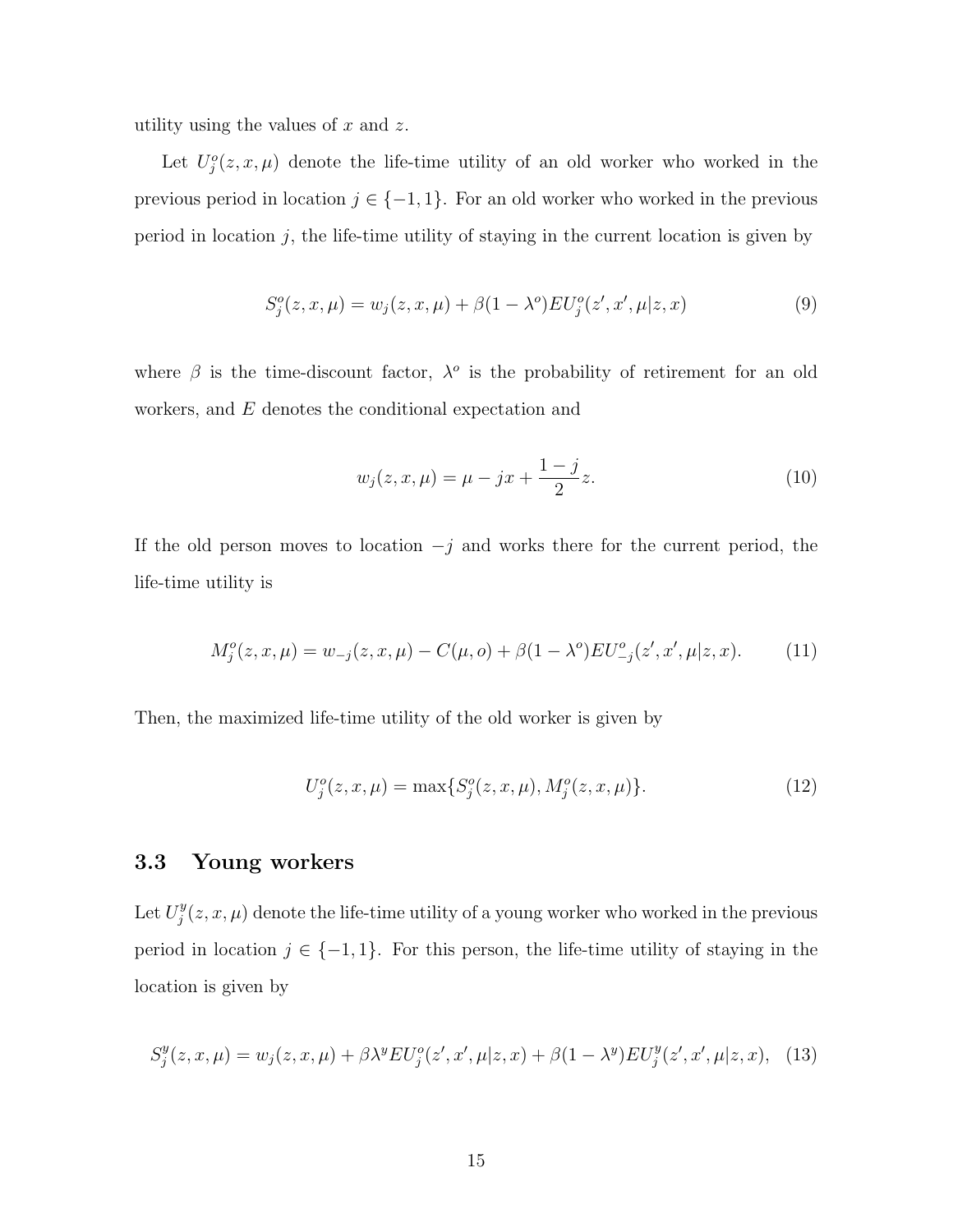where  $\lambda^y$  is the probability that a young worker becomes old. For the young person, the expected value of moving to location  $-j$  is given by

$$
M_j^y(z, x, \mu) = w_{-j}(z, x, \mu) - C(\mu, y) + \beta \lambda^y E U_{-j}^o(z', x', \mu | z, x) + \beta (1 - \lambda^y) E U_{-j}^y(z', x', \mu | z, x).
$$
 (14)

Then, the maximized life-time utility of the young person is

$$
U_j^y(z, x, \mu) = \max\{S_j^y(z, x, \mu), M_j^y(z, x, \mu)\}.
$$
 (15)

#### 3.4 Population dynamics

Let  $\tau \in \{0, 1, 2, \dots\}$  denote the number of periods a person has worked in their current location since his last move or birth. Suppose that, at the end of period  $t$ , there are  $\phi_{j,t}(x,\mu,a,\tau)$  workers who have worked in their current location j for  $\tau$  periods and whose unobserved ability, age and current income shock are, respectively,  $\mu$ ,  $a$  and  $x$ . Given this measure, the number of people working (hereafter employment) in region j is

$$
N_{j,t} = \sum_{\tau} \sum_{a} \sum_{\mu} \int \phi_{j,t}(x,\mu,a,\tau) dx.
$$
 (16)

Let the total number of workers in the economy be normalized to 1, i.e.,  $N_{-1,t}+N_{1,t} = 1$ for each t. For each quadruplet  $(x, \mu, a, \tau)$ , the number of workers after the realization of the idiosyncratic shocks at time  $t$  is given by

$$
\psi_{j,t}(x,\mu,a,\tau) = \int \phi_{j,t-1}(\tilde{x},\mu,a,\tau) \frac{\partial H(x|\tilde{x})}{\partial \tilde{x}} d\tilde{x},\tag{17}
$$

where  $H$  denotes the conditional distribution function dictated by the AR(1) shock of  $\boldsymbol{x}.$ 

Now let  $D_j$  denote the decision rule governing whether a worker in location j stays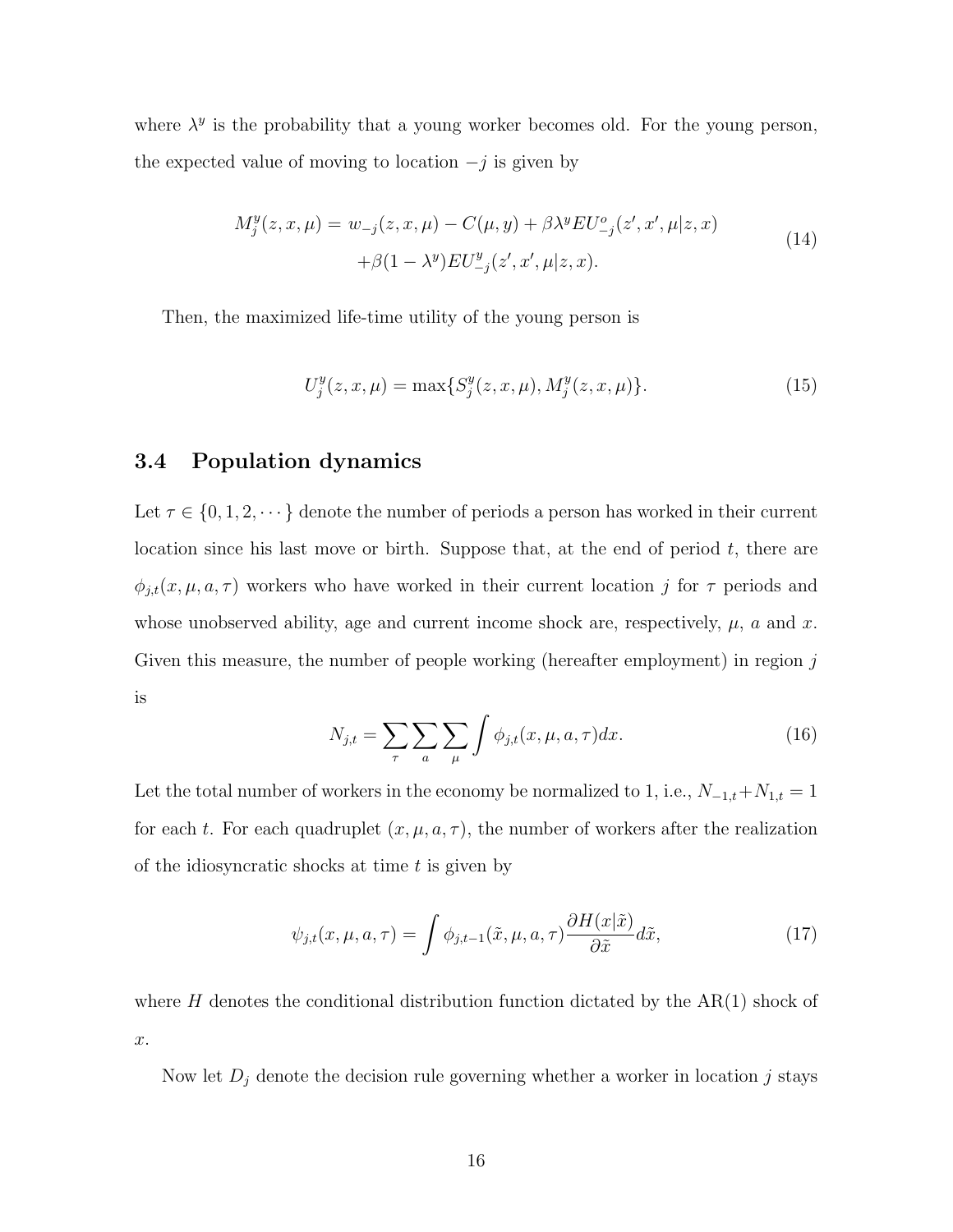in her current location or moves in period t:

$$
D_{j,t}(x,\mu,a) = \begin{cases} 1 & \text{if } S_j(z_t,x,\mu,a) \ge M_j(z_t,x,\mu,a), \\ 0 & \text{otherwise,} \end{cases}
$$
(18)

where  $z_t$  is the local technology shock at time t. Then, the number of workers moving from j to  $-j$  with  $(x, \mu)$  at time t is given by

$$
n_{-j,t}(x,\mu,a) = \sum_{\tau} (1 - D_{j,t}(x,\mu,a)) \psi_{j,t}(x,\mu,a,\tau). \tag{19}
$$

The measure of young (y) and old (o) workers with  $\tau = 1$  is given by

$$
\begin{cases}\n\phi_{j,t}(x,\mu,y,1) = (1 - \lambda^y) n_{j,t}(x,\mu,y) \\
\phi_{j,t}(x,\mu,o,1) = \lambda^y n_{j,t}(x,\mu,y) + (1 - \lambda^o) n_{j,t}(x,\mu,o)\n\end{cases}
$$
\n(20)

while that of workers with  $\tau > 1$  is given by

$$
\begin{cases}\n\phi_{j,t}(x,\mu,y,\tau) = (1 - \lambda^y)D_{j,t}(x,\mu,y)\psi_{j,t}(x,\mu,y,\tau) \\
\phi_{j,t}(x,\mu,o,\tau) = (1 - \lambda^o)D_{j,t}(x,\mu,o)\psi_{j,t}(x,\mu,o,\tau) + \lambda^y D_{j,t}(x,\mu,y)\psi_{j,t}(x,\mu,y,\tau).\n\end{cases}
$$
\n(21)

It is assumed that the number of new workers entering each location is proportional to the number of current young stayers of the location:

$$
\phi_{j,t}(x,\mu,y,0) = \frac{\lambda^y}{1-\lambda^y} D_{j,t}(x,\mu,y) \sum_{\tau>0} \psi_{j,t}(x,\mu,y,\tau). \tag{22}
$$

In the empirical implementation of the model, the duration of a unit period is one year. Accordingly, given how mobility and wage differences between movers and stayers were measured in Section [2,](#page-6-1) individuals with a tenure of up to five years are considered recent in-migrants.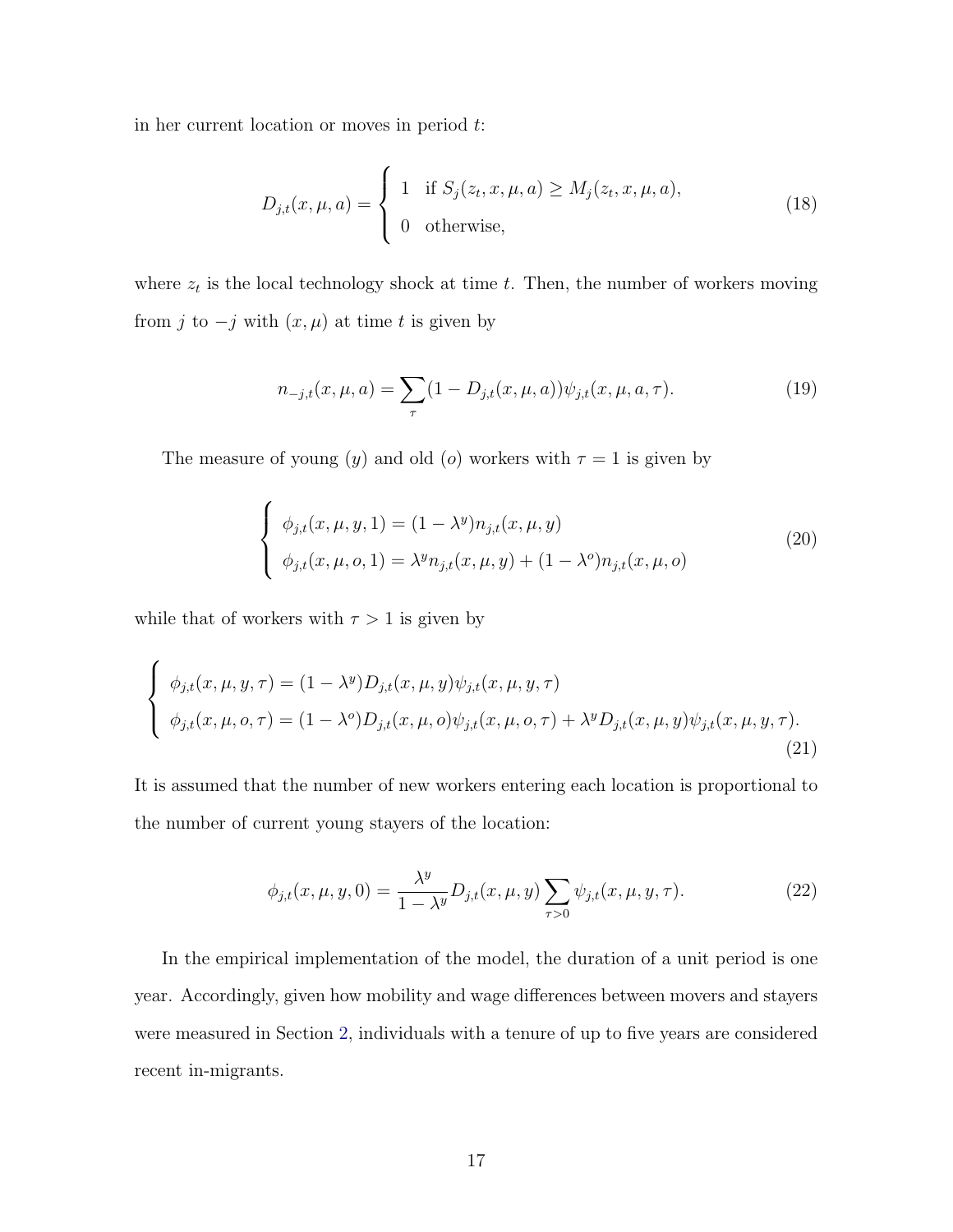#### 3.5 What drives the mover-stayer wage gap?

Clearly, because of stronger selection, a worker with a higher moving cost will have a higher wage at the destination. Another channel through which moving cost can affect the wage gap between movers and stayers is unobserved ability. Specifically, for a given level of mobility, one can obtain a substantial wage gap between movers and stayers by making workers of a certain ability level more or less mobile than the rest of the workers. Moreover, as shown in [Lkhagvasuren](#page-33-5) [\(2014\)](#page-33-5), one can obtain a substantial wage gap between movers and stayers by using a persistent location-specific shock even in the absence of costly mobility and unobserved ability. At the same time, more persistent shocks lowers mobility. So, despite the simplicity of the model, mobility and wages are related through these different channels. To determine whether these effects can generate the observed individual level wage-mobility relationship, we need to explore the model quantitatively while linking wages to both net and excess mobility.

### <span id="page-20-0"></span>4 Empirical implementation

Here the model is analyzed quantitatively using the key features of wages and mobility, including those documented in Section [2.](#page-6-1)

#### 4.1 Numerical method

Solving for the mobility decision requires highly intensive computation due to the necessity to take into account heterogeneity in age, moving costs, local technology shocks and labor income shocks. In addition, when simulating the model, one must keep track of wages for each worker by their residential tenure, which refers to the number of years the person has been in the current location since his last move (or birth). Given that the mobility rate is measured at a five-year frequency, we need to record residential tenure for six different values of  $\tau$ . Moreover, simulating small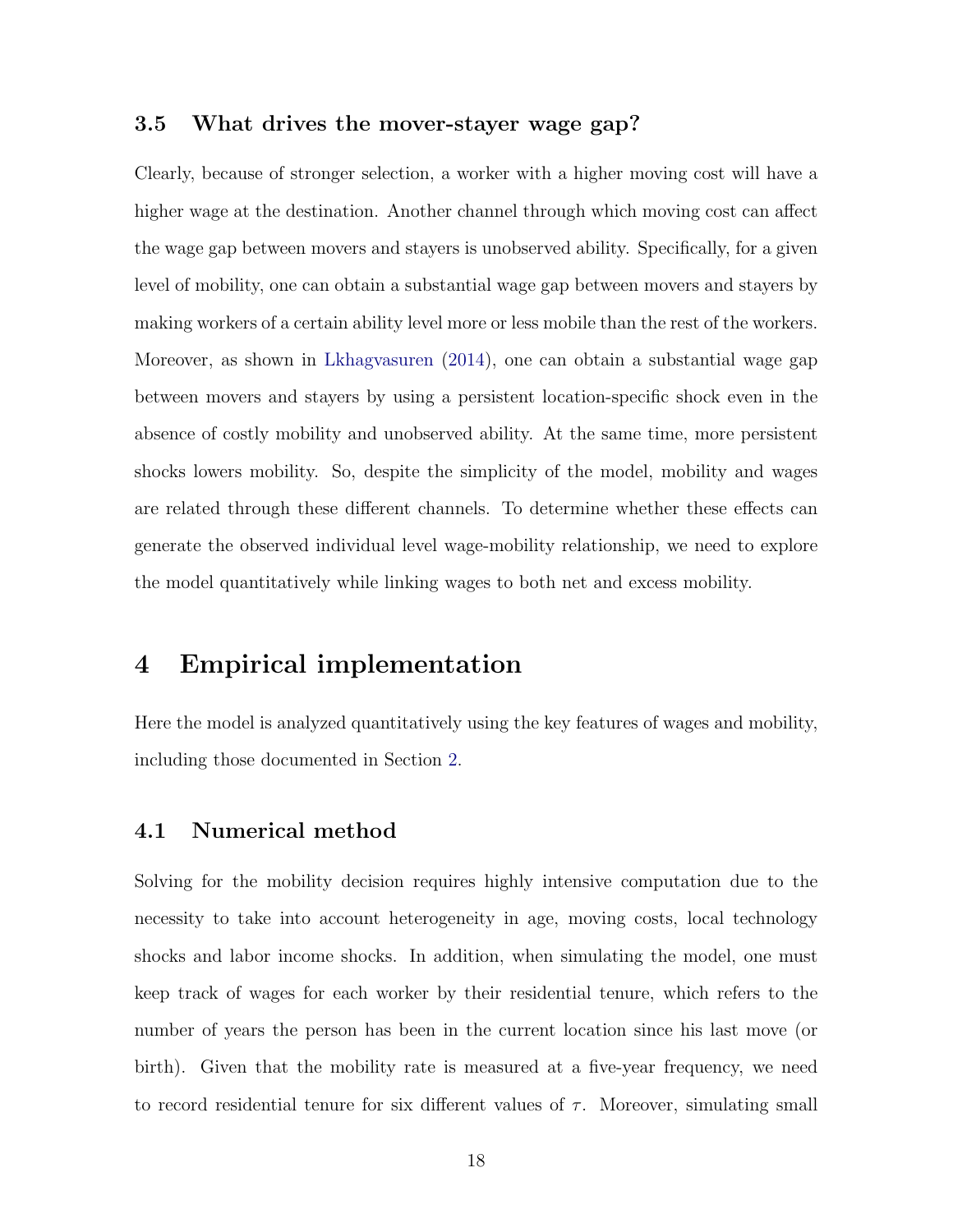geographic mobility requires a large number of agents and a very fine state space along the two types of the shocks.

Thus, both the solution and simulation amounts to a stochastic dynamic problem with a large state space. It should be emphasized that simulating the wage and mobility of these workers is not the main computational demand. Instead, keeping a record of residential history of each worker and using this information for every iteration of the calibration procedure (the minimum distance calibration) imposes the main computational demand. We combine discretization of state variables with value function iteration. This makes it easier to simulate a large number of heterogenous agents as the simulation of the economy and measurement of its moments amount to simple matrix operations. Given the nature of the problem, the discrete state space is highly desirable as it allows us to measure the wage gap more accurately using a stable discrete probability distribution of workers with a fixed domain.

The location-specific shock x and the local technology shock  $z$  are approximated by finite state Markov chains using the method of [Rouwenhorst](#page-33-11) [\(1995\)](#page-33-11). The latter method outperforms the other commonly used discretization methods for highly persistent AR(1) shocks such as those considered in [Galindev and Lkhagvasuren](#page-32-8) [\(2010\)](#page-32-8). Having fine discrete grids for both  $x$  and  $z$  is essential for generating mobility differences between the age groups and the observed wage gap. For this reason, the stochastic process for each of the two shocks is approximated by a 51-state Markov chain.

We simulate the model economy for  $T = 4000$  periods while keeping track of the distribution of heterogeneous agents over  $(j, a, x, \tau)$ . The first 400 periods are discarded, and T is set large enough so that increasing it does not affect the moments. For the initial measures,  $\mu_{j,0}(a, x, \tau)$ ,  $j \in \{0,1\}$ , we assume that all workers are distributed equally between the two sectors. Their within-region distribution over the mismatch shock x is given by a binomial distribution with mean 0 and variance  $\sigma_x^2$ .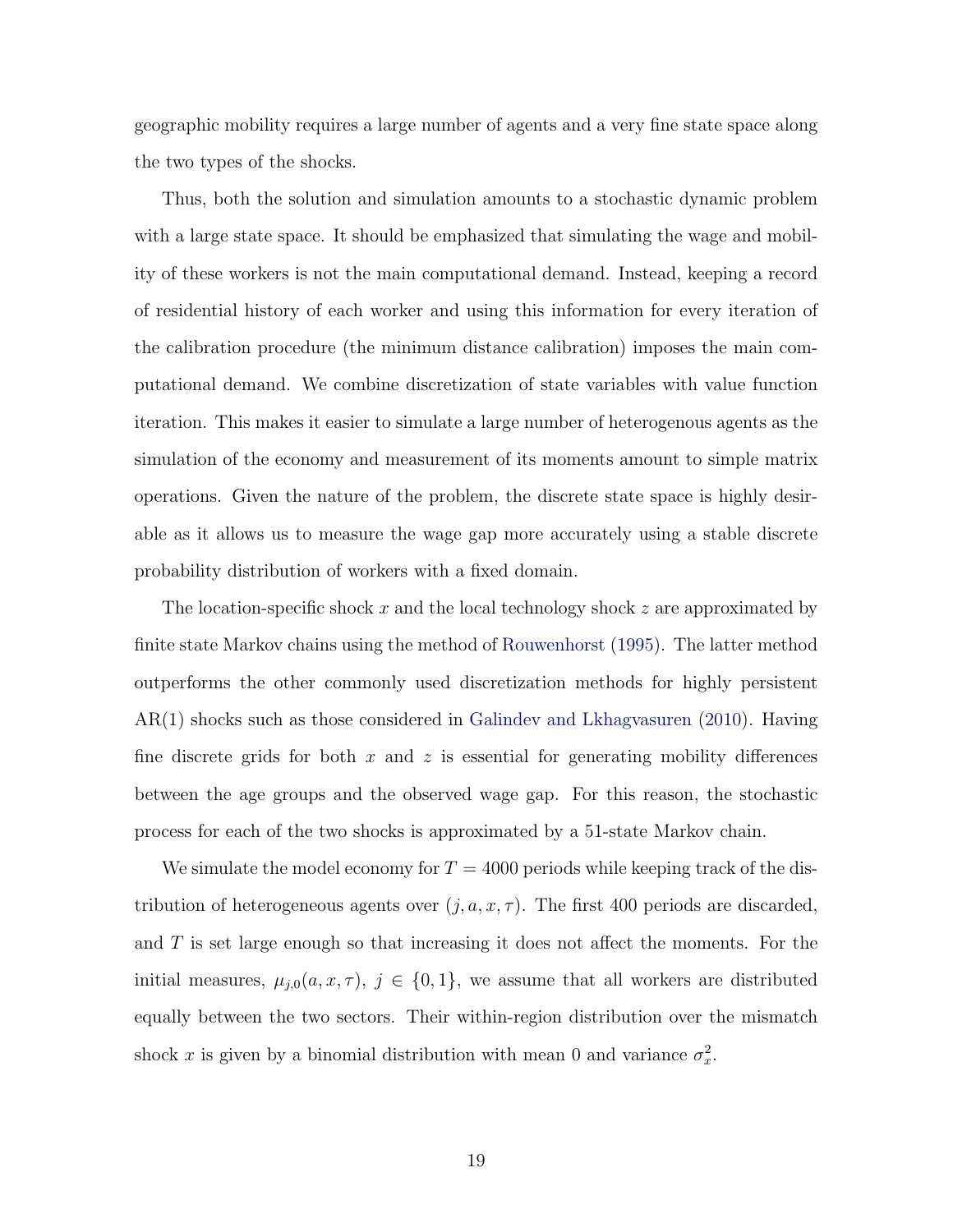#### 4.2 Calibration

To enhance the computational tractability, the parameters are divided into two groups. Those in the first group, which is denoted by  $\Theta_{pre}$ , are pre-specified using the data and prior studies. Those in the second group, which is denoted by  $\Theta_{mom}$ , are chosen specifically for the purpose of targeting certain data moments of the U.S. economy.

#### Pre-specified parameters,  $\Theta_{pre}$

As stated in Section [3,](#page-13-0) the period length chosen for the numerical simulation is one year. The time discount factor  $\beta$  is set to 1/1.05, which reflects an annual interest rate of 5 percent. Using the number of years in each age category, we set the aging probabilities to  $\lambda^y = \lambda^0 = 1/15$ . Wages of male household heads in the PSID from 1968-1997 are used to estimate the standard deviation of the mean log residual wage across individuals. These estimates are equal to 0.442 for high school graduates and 0.500 for college graduates.

Following [Ciccone and Hall](#page-32-9) [\(1996\)](#page-32-9), local productivity is measured using statespecific gross domestic product (GDP) released by the Bureau of Economic Analysis (BEA). Specifically, using the annual per-worker gross state product series from 1974 through 2004 constructed by [Bauer and Lee](#page-31-4) [\(2005\)](#page-31-4), the productivity of each census division is generated by taking the state employment share as the aggregation weight. Given these productivity series, local productivity is defined as the logarithm of perworker GDP in a given state relative to the logarithm of per-worker GDP for all U.S. states. For an average census division, the standard deviation of local productivity is 0.021 and the annual autocorrelation of the deviation of local productivity from its linear trend is 0.769. These numbers are used for  $s_z$  and  $\varrho$ , respectively, and are summarized in the upper panel of Table [3.](#page-24-0)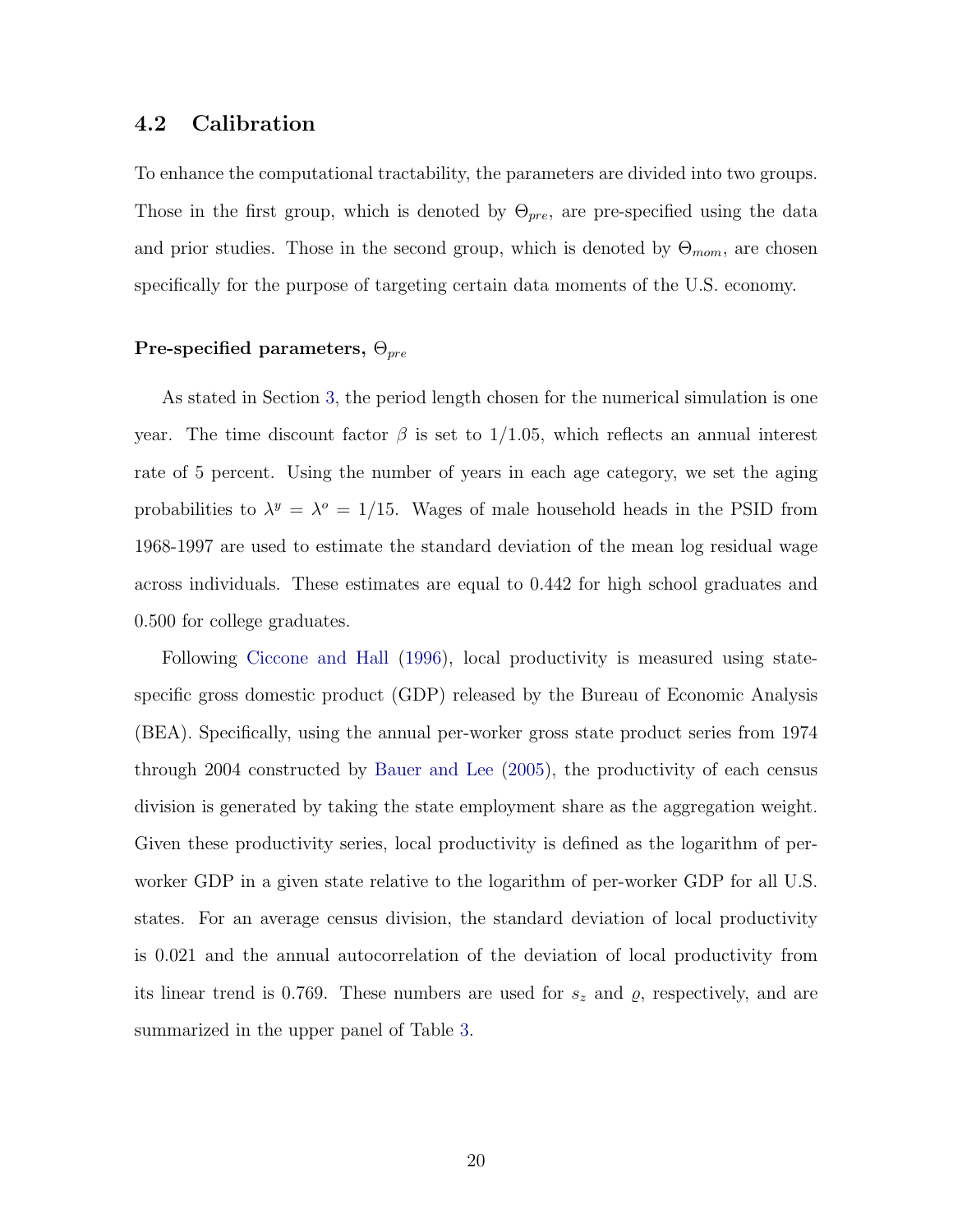#### Parameters chosen by targeting moments,  $\Theta_{mom}$

The moving costs are allowed to differ across age, education and unobserved ability. Specifically, we consider the following cost function:

<span id="page-23-0"></span>
$$
C(\mu, a) = c_0 + c_{\mu}\mu + c_{old}d_{old},
$$
\n(23)

where  $d_{old}$  is an indicator variable equal to one for old persons. According to equation  $(23)$ ,  $c_{old}$  measures the age impact on moving costs. Notice that for each educational group, the moving cost is captured by three parameters. Thus, for each educational level, we need to choose the following five parameters: the persistence and spatial dispersion of labor income shocks,  $\rho$  and  $\sigma$ , and the parameters of the cost function,  $\{c_0, c_{\mu}, c_{old}\}$ . These five parameters are chosen by targeting the following six data moments:

- (c) gross mobility of young and old workers,  $m^y$  and  $m^o$ ;
- (d) net mobility of young and old workers,  $\delta^y$  and  $\delta^o$ ; and
- (b) wage differences between movers and stayers among young and old workers,  $\gamma^y$ and  $\gamma^o$ .

Let  $\Psi_{data}^{i}$  denote the *i*-th data moment where  $i \in \{1, 2, ..., 6\}$  and  $\Psi_{sim}^{i}(\Theta)$  be the same moment simulated under  $\Theta = {\Theta_{pre}, \Theta_{mom}}$ . Given  $\Theta_{pre}$ , the parameters  $\Theta_{mom}$  $\{\rho, \sigma, c_0, c_{\mu}, c_{old}\}$  are obtained by minimizing the following distance:

$$
\mathbf{L}(\Theta) = \sum_{i=1}^{6} \left( 1 - \frac{\Psi_{sim}^{i}(\Theta)}{\Psi_{data}^{i}} \right)^{2}.
$$
 (24)

For the remainder of the paper, the current calibration is referred to as the benchmark model.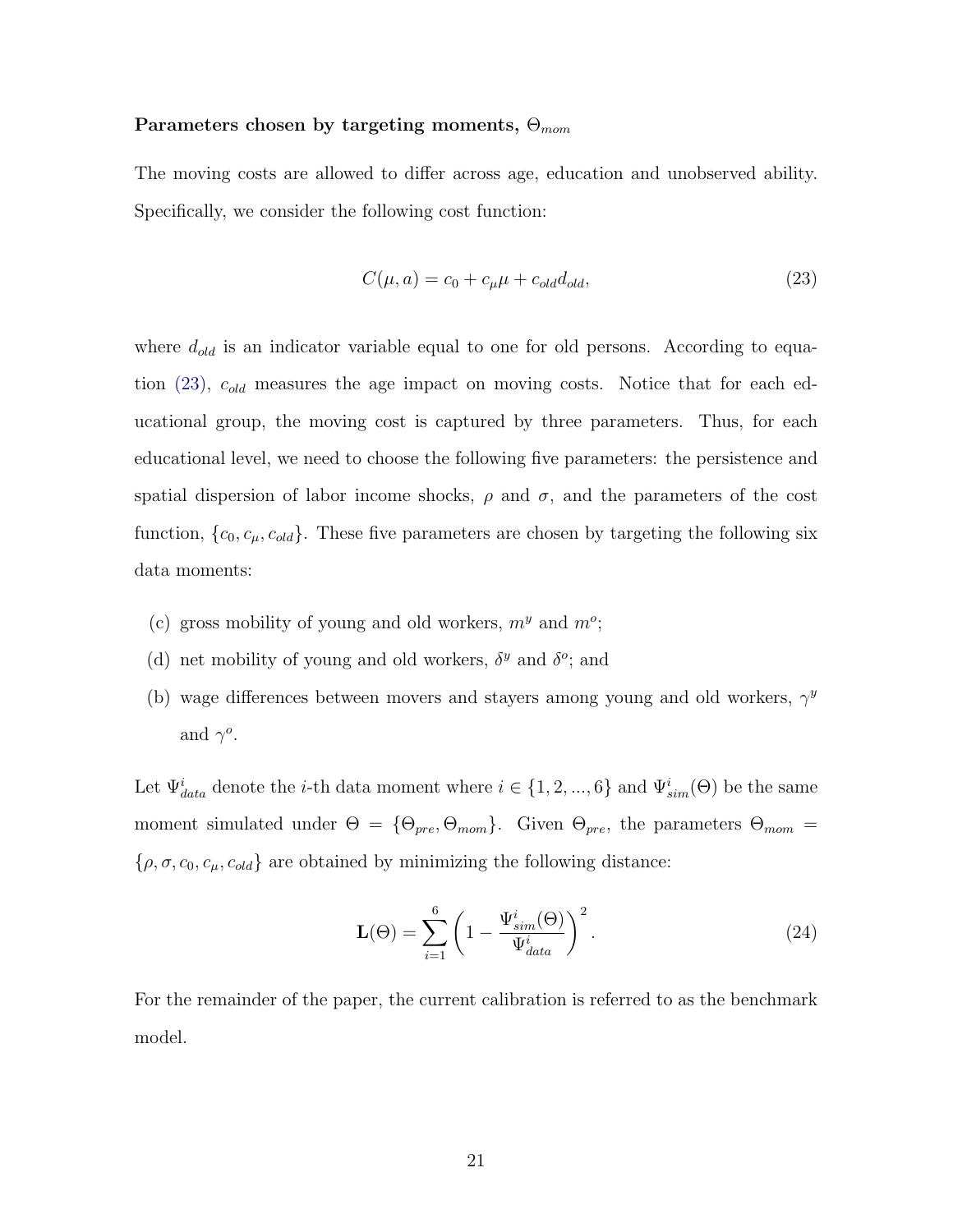<span id="page-24-0"></span>

| parameters                      | high school college |        | description                                      |
|---------------------------------|---------------------|--------|--------------------------------------------------|
| <i>Pre-specified parameters</i> |                     |        |                                                  |
| β                               | 1/1.05              | same   | time discount factor                             |
| $\varrho$                       | 0.769               | same   | persistence of the regional shock                |
| $\sigma_z$                      | 0.013               | same   | the standard deviation of the regional shock     |
| $\sigma_z/\sqrt{1-\rho^2}$      | 0.021               | same   | the standard deviation of the regional shock     |
| S                               | 0.442               | 0.500  | dispersion of unobserved ability                 |
| Key parameters                  |                     |        |                                                  |
| $\rho$                          | 0.9855              | 0.8201 | persistence of the labor income shock            |
| $\sigma_x$                      | 0.0144              | 0.0537 | the conditional dispersion of labor income shock |
| $\sigma_x/\sqrt{2}$             | 0.0851              | 0.0938 | spatial dispersion of labor income shock         |
| $c_{\rm o}$                     | 0.2921              | 0.8288 | moving cost of a low ability young worker        |
| $c_\mu$                         | 0.2893              | 0.0536 | marginal cost of ability                         |
| $c_{old}$                       | 0.2156              | 0.2465 | age impact on the moving cost                    |

Table 3: Benchmark Parameterization under Parametric Cost

#### 4.3 Results

The parameters of the benchmark model are displayed in Table [3](#page-24-0) and the targeted data moments are presented in column  $(i)$  of Table [4](#page-25-0) while the associated simulated moments are summarized in column  $(ii).^{10}$  $(ii).^{10}$  $(ii).^{10}$  The model is able to capture the key features of mobility and mover-stayer wage differences of the four different demographic groups. What is more reassuring is that although we target six moments using five parameters, the model performs remarkably well along many dimensions.

The values of  $\sigma_x$  imply that the conditional standard deviation of the locationspecific labor income shock is higher for college graduate students than for high school graduates. The persistence of the idiosyncratic shocks are 0.986 and 0.820 for high school and college graduates respectively. Given the decomposition in equation [\(8\)](#page-16-0) and the fact that each year, movers constitute a small fraction of the labor force, the

<span id="page-24-1"></span><sup>&</sup>lt;sup>10</sup>In the current model, moving costs reflect both the direct and psychological costs of traveling long distances to take a job. The prediction that within each age-and-education group, workers with higher unobserved ability have higher moving costs might be linked to homeownership or spousal attachment to the current local market.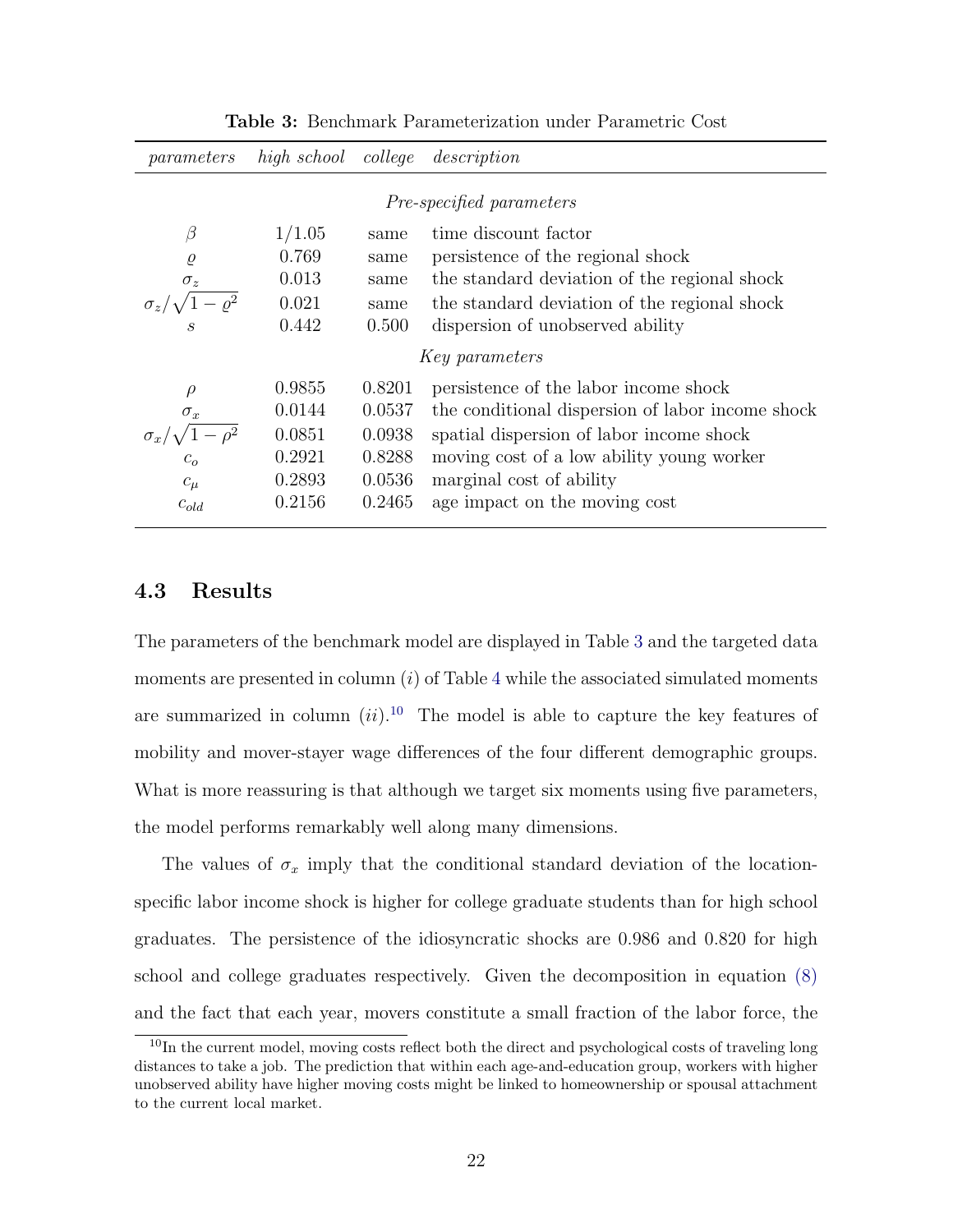# I. High school

<span id="page-25-0"></span>

|                                                       | $\hat{i}$ | (ii)      | $\lceil \iota \iota \iota \rceil$ | (iv)       |
|-------------------------------------------------------|-----------|-----------|-----------------------------------|------------|
|                                                       | data      | model     | $C(y,\mu)$                        | $C(o,\mu)$ |
| gross mobility of young workers, $my$                 | 0.0530    | 0.0518    | 0.0501                            | 0.0386     |
| gross mobility of old workers, $m^o$                  | 0.0290    | 0.0302    | 0.0452                            | 0.0317     |
| net mobility of young workers, $\delta^y$             | 0.0080    | 0.0107    | 0.0108                            | 0.0073     |
| net mobility of old workers, $\delta^o$               | 0.0070    | 0.0065    | 0.0108                            | 0.0065     |
| share of net mobility of young workers, $v^y$         | 15%       | 21%       | 22\%                              | 19%        |
| share of net mobility of old workers, $v^y$           | 24%       | 22\%      | 24%                               | 21\%       |
| mover-stayer wage gap among young workers, $\gamma^y$ | $-0.0970$ | $-0.0972$ | $-0.0926$                         | $-0.0505$  |
| mover-stayer wage gap among old workers, $\gamma^o$   | $-0.0830$ | $-0.0826$ | $-0.1092$                         | $-0.0733$  |

# II. College

|                                                       | (i)    | (i)    | (iii)      | (iv)       |
|-------------------------------------------------------|--------|--------|------------|------------|
|                                                       | data   | model  | $C(y,\mu)$ | $C(o,\mu)$ |
| gross mobility of young workers, $my$                 | 0.1130 | 0.1142 | 0.1117     | 0.0764     |
| gross mobility of old workers, $m^o$                  | 0.0590 | 0.0582 | 0.0916     | 0.0560     |
| net mobility of young workers, $\delta^y$             | 0.0130 | 0.0142 | 0.0140     | 0.0101     |
| net mobility of old workers, $\delta^o$               | 0.0100 | 0.0087 | 0.0121     | 0.0080     |
| share of net mobility of young workers, $v^y$         | 12\%   | 12\%   | 13%        | 13%        |
| share of net mobility of old workers, $v^y$           | 17%    | 15\%   | 13\%       | 14\%       |
| mover-stayer wage gap among young workers, $\gamma^y$ | 0.0510 | 0.0533 | 0.0547     | 0.0775     |
| mover-stayer wage gap among old workers, $\gamma^o$   | 0.0810 | 0.0791 | 0.0610     | 0.0859     |
|                                                       |        |        |            |            |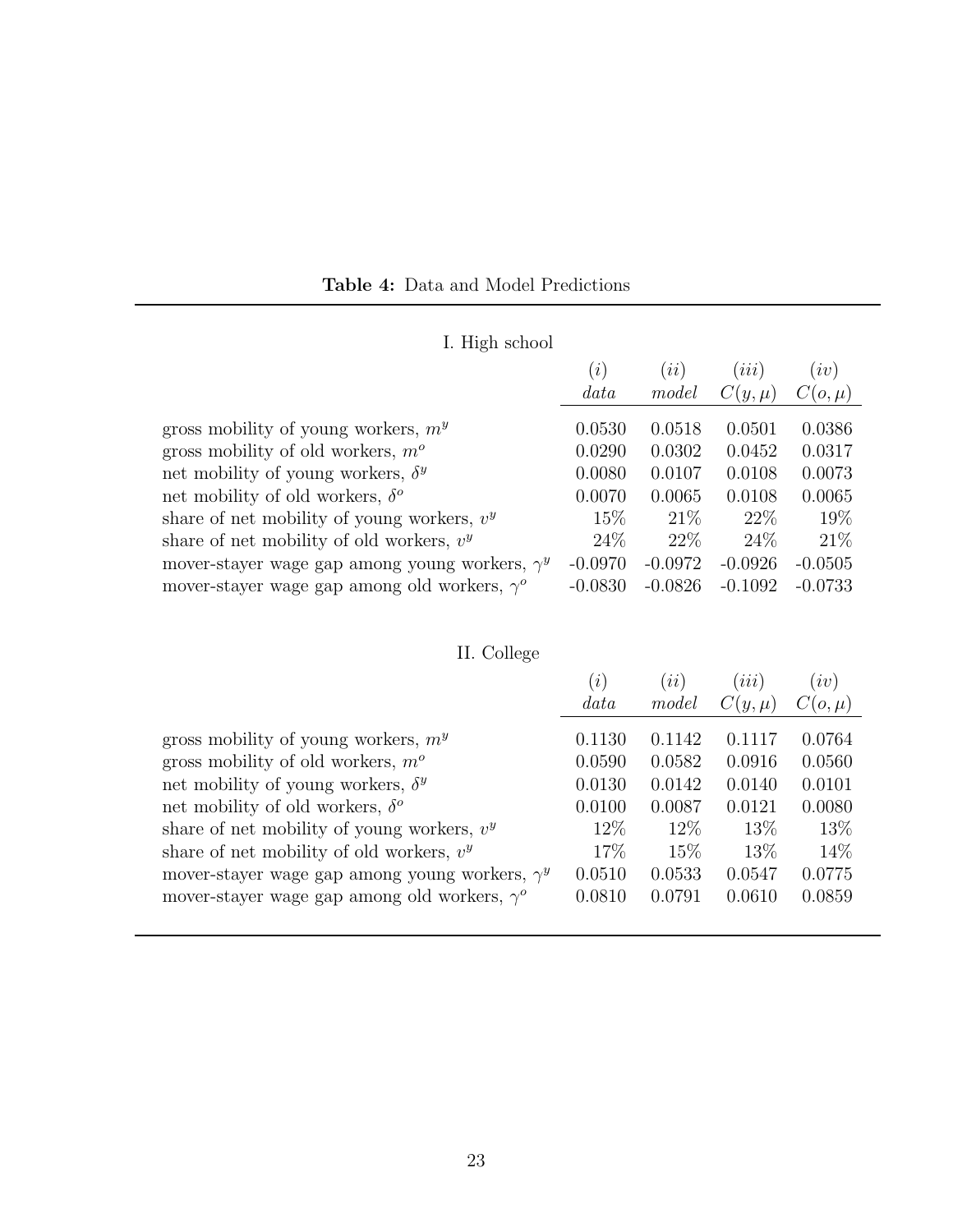persistence of the x shock is virtually the same as the persistence of the overall labor income shock. In the empirical literature of labor income processes, persistence of a labor income shock is quite high, in the range of 0.8 to 1.  $(e.q., \text{Guvenen } (2009)).$  $(e.q., \text{Guvenen } (2009)).$  $(e.q., \text{Guvenen } (2009)).$  $(e.q., \text{Guvenen } (2009)).$  $(e.q., \text{Guvenen } (2009)).$  So, the persistence parameters implied by the model are consistent with this evidence.

More importantly, moving costs increase with age. The difference between moving costs of young and old workers is approximately 20-25% of labor income. Below we demonstrate that this age difference in moving costs drives most of the age differences in mobility. For both groups, moving costs increase with ability, i.e.  $c_{\mu} > 0$ . This means that, within each age and educational group, individuals with lower unobserved ability have lower moving costs and move more frequently than those with higher ability. In other words, movers tend to have less unobserved skills than observationally equivalent stayers.

In Section [2,](#page-6-1) it was shown that high-school-educated movers earn less than their non-migrant counterparts, while college-educated workers earn more compared with the college-educated non-movers. The quantitative results presented in Tables [3](#page-24-0) and [4](#page-25-0) offer an explanation for these data patterns. For high-school-educated workers, the mover-stayer wage gap is negative for two reasons. First, due to the lower moving costs of lower ability workers, low ability workers move more often. Second, as shown in [Lkhagvasuren](#page-33-5) [\(2014\)](#page-33-5), even when lower and higher ability workers have the same moving costs, the negative wage gap between movers and stayers may arise in the presence of a highly persistent location match shock.

For college-educated workers, low ability workers also have slightly lower moving costs. This small ability difference in moving costs may create a negative mover-stayer wage gap. However, this small effect is dominated by a positive selection effect of their more volatile location-match shock.

In Table [2,](#page-11-0) it was established that the negative mover-stayer wage gap of high school graduates shrinks with age while the positive mover-stayer wage gap of college-educated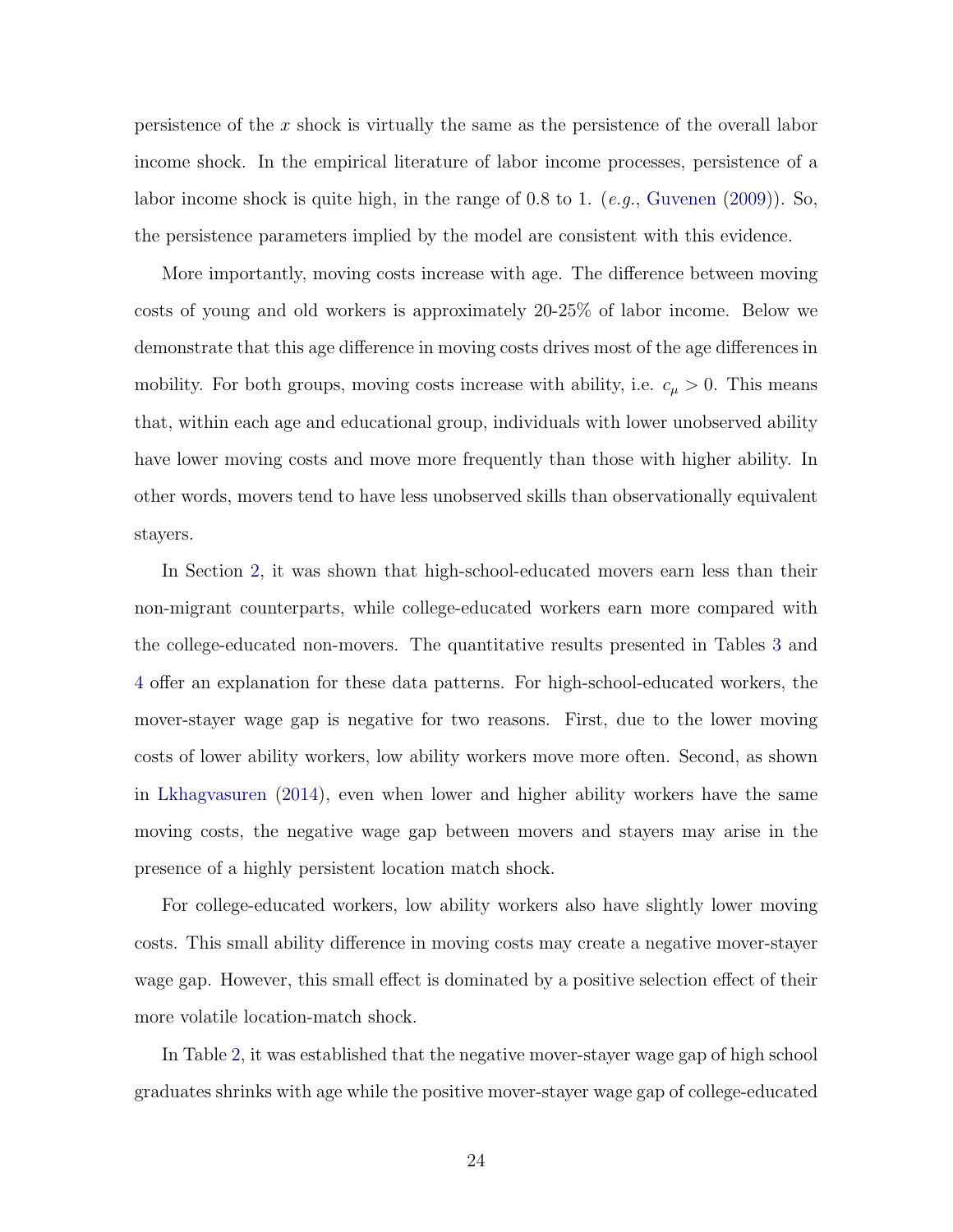workers increases with age. For this seemingly different data pattern between the two educational group, the model offers a simple and unique explanation, namely that older workers have higher moving costs. Specifically, because of their higher moving costs, older workers only move when they have a much better wage draw at the destination. Therefore, the selection effect along the income shock dimension is higher among older workers making the wages of older movers larger relative to those of younger movers.

### <span id="page-27-0"></span>5 Counterfactual experiments

In this section, we consider numerical experiments to analyze how the elements of the model affect mobility of different age groups. By means of simulating the model under different parameter values and restrictions, these experiments also show how sensitive the simulated moments are to the selected parameters and how the key elements of the model are important for understanding both mobility and wages.

First we simulate the model while removing the age impact on the moving cost. In other words, we re-simulate the model while setting  $c_a$  to zero in equation [\(23\).](#page-23-0) This helps us quantify the fraction of the mobility gap that is explained by moving cost differences between the age groups. The higher moving costs among old workers explain 69.4% (=  $100\% \times (0.0452 - 0.0302)/(0.0518 - 0.0302)$ ) of the age gap in mobility among high school graduates. For college graduates, the number is also high, at 59.6%  $(=100\% \times (0.0916-0.0582)/(0.1142-0.0582))$ . So, according to this experiment, the higher moving costs among old workers explain approximately two thirds of the mobility gap among young and old workers.

Another main finding is that as moving costs of old people are lowered, the wages of movers relative to those of stayers decrease sharply. For example, for high school graduates, the wage of in-migrants relative to that of stayers decreases from -8.3% to -10.9%. For college graduates it decreases from 7.9% to 6.1%. These illustrate our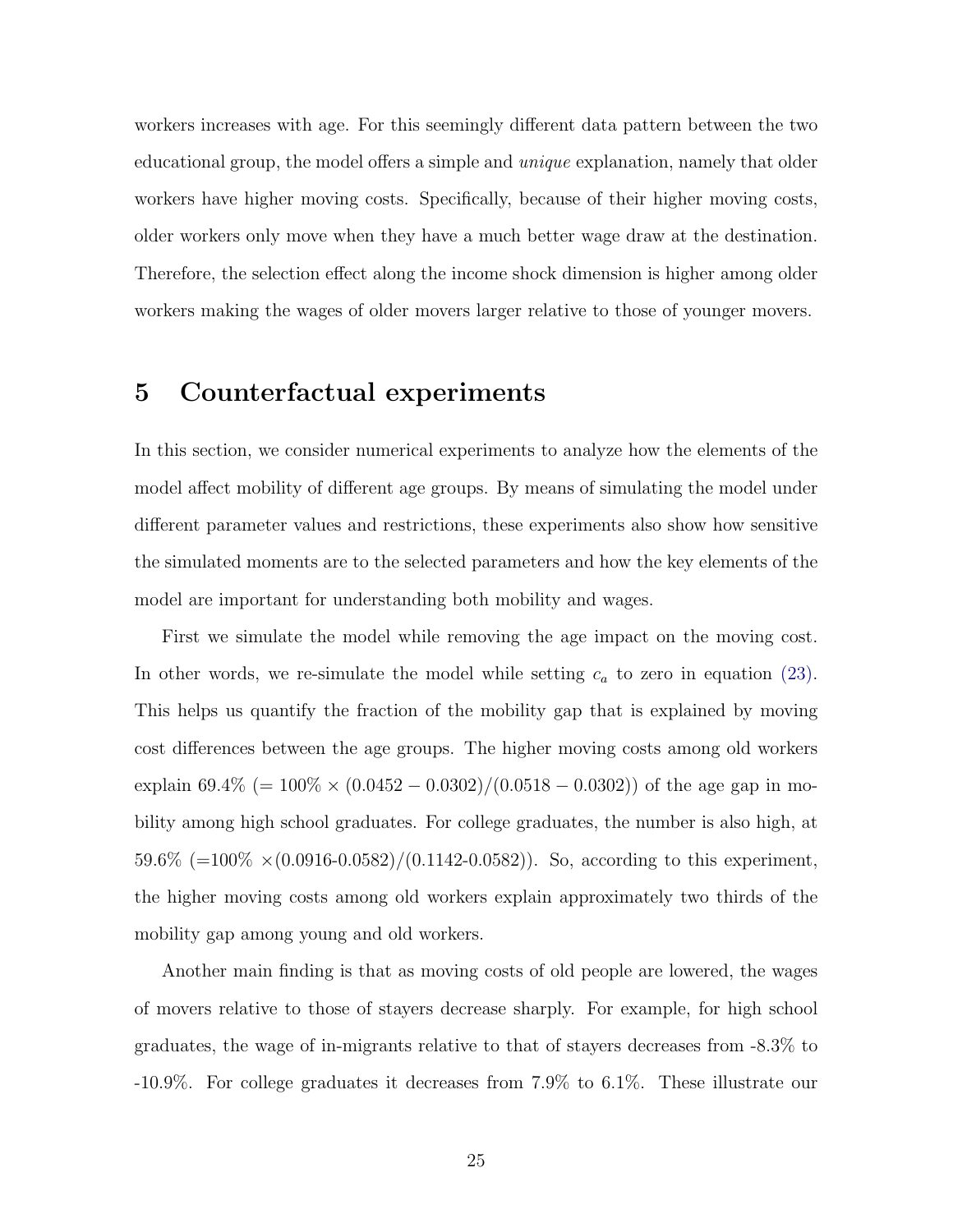key message that higher moving cost among older workers are more important for understanding the wage-mobility relationship among different demographic groups.

This experiment also illustrates an interesting dynamic effect that lower moving costs among older workers reduce mobility of younger workers. For example, according to Table [4,](#page-25-0) when we reduce the moving cost among older workers, mobility among younger workers go down from 5.2% to 5.0%. Among college graduates, mobility drops from 11.4% to 11.2%. The effect is lower for the college graduates, perhaps because the persistence of the income shock is slightly lower for them and therefore the current shocks do not have a smaller impact on the income accrued in the future when they become old. Nevertheless, the reason behind this drop is that when the future cost is lower, individuals are not that sensitive to today's income shocks. Indeed, we observe that, with a lower future cost, the selection effect on the young workers become stronger. When there is a lower cost in the future, young workers move only when the shock at the destination is really good, which, in turn, results in a higher mover-stayer wage gap.

Next we simulate the model while imposing the moving cost of old workers on the young workers. Using this exercise, we examine how the higher moving costs affect young workers today. The main results are summarized in Table [4,](#page-25-0) in the column denoted by  $C<sup>o</sup>(\mu)$ . With higher moving costs, the mobility of the young workers decreases.

For high school graduates,  $61\%$  (=100\% \times (0.0518-0.0386)/(0.0518-0.0302)) of the mobility difference is explained by the moving cost. However, for college graduates, the number is even higher,  $68\%$  (=100\% \times (11.42-7.64)/(11.42-5.82)). At the same time, the movers perform better than the benchmark case when we compare their wages with those of stayers. This is because the selection effect generated by the moving cost.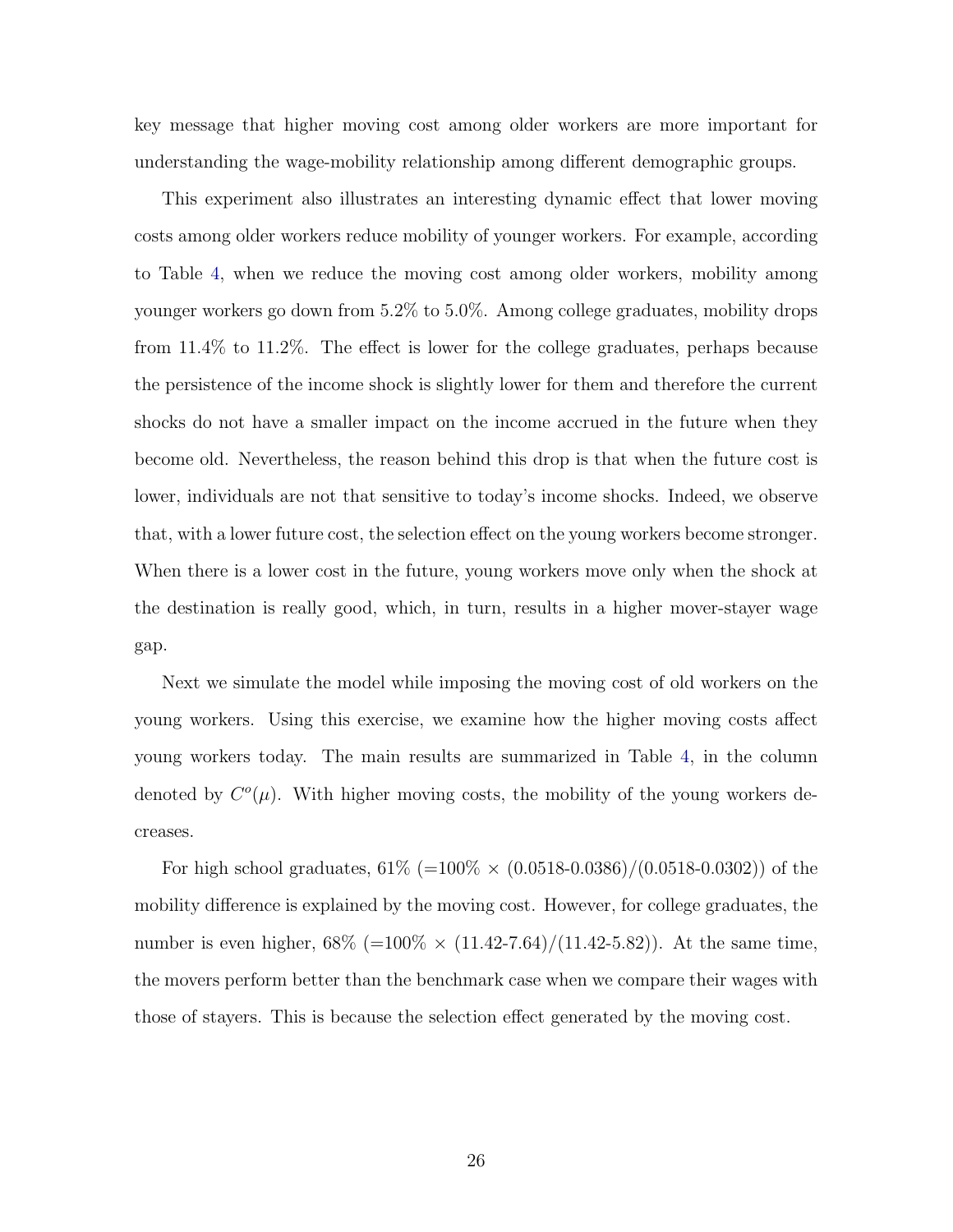# <span id="page-29-0"></span>6 Conclusions

We extend the standard Roy [\(1951\)](#page-33-6) model of locational choice into a dynamic stochastic setting while allowing for both net and gross mobility. We analyze the model using key patterns of micro data on mobility and wages, including new evidence on the variability of mobility across regions and on the wage gap between movers and stayers. According to this model, a higher moving cost among older workers is the main factor for observed mobility differences between young and old workers. The model is also able to generate a pattern that, when compared with otherwise similar incumbent workers, older movers perform better than young movers.

We show that allowing for the quantitative differences in two key elements of a multisector model, the spatial dispersion of labor income and moving costs, one can generate a quite rich pattern for the relationship between mobility and wages. Put differently, seemingly different patterns of mobility and wages may not necessarily imply different underlying mechanisms in a multi-sector model. Instead, these different patterns might share the same mechanism but with quantitative differences in selected key parameters. Moreover, incorrect measurement of the basic parameters of a multi-sector model could lead to important oversights regarding the underlying income processes.

The results in this paper suggest that introducing directed mobility in the presence of persistent location-specific productivity into an otherwise standard multi-location model could greatly improve the model's predictions and thus provide a flexible framework within which important quantitative issues can be addressed. For example, our finding that mobility differences among workers of different ages are mainly driven by differences in moving costs points to the policy of subsidizing moving costs, especially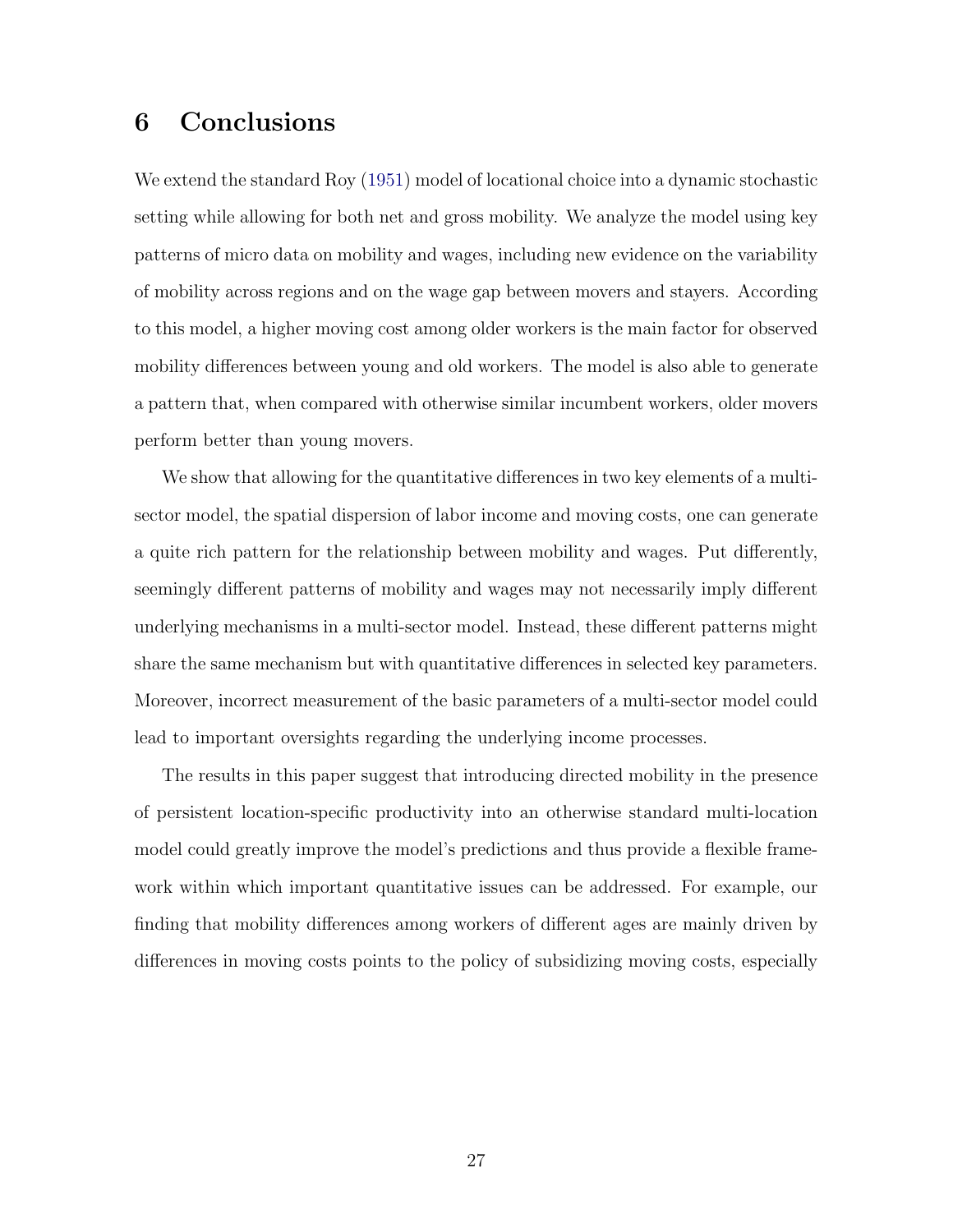among older workers.<sup>[11](#page-30-0)</sup> Put differently, the model results suggest that subsidizing the moving cost could be a more efficient way to raise labor income among an older labor force than other policy instruments, such as training those workers locally.

In this paper, moving costs are specific to a demographic group. Clearly, within a demographic group, moving costs are heterogeneous. Moreover, the moving cost of a particular individual may change over time. For example, an older worker is more likely to be a homeowner and housing tenure may change by regional mobility. Thus, it would be of interest to repeat the analysis in this paper in the context of the housing market. This may allow one to measure the extent to which homeownership lowers labor income, especially among older workers.<sup>[12](#page-30-1)</sup> Moreover, analyzing the model using cross-country data and shorter distance mobility may provide insight into the role of labor mobility in cross-country gaps in overall labor income. Future research should look at these important variables. Nevertheless, this study can be viewed as an important step toward understanding how wage and mobility are related at the individual level across different demographic groups.

# Appendix

[McLaughlin and Bils](#page-33-12) [\(2001\)](#page-33-12) point out that to measure the wage of movers, one needs a large data set, as movers are a small fraction of the population. To see this, let there be J regions in the economy. Let  $N(J)$  be the average number of people residing in a region and let  $m(J)$  denote the overall mobility rate associated with these J regions. Clearly, the variance of the measured wage differences between movers and

<span id="page-30-0"></span><sup>&</sup>lt;sup>11</sup>In the U.S., the moving cost subsidies typically work through income taxes. For example, according to the current Federal Income Tax code of the U.S., individuals deduct their moving expenses from their annual income tax return. Also, an individual's eligibility for unemployment benefits critically depends on the location (state) tenure. This eligibility criteria also raises the moving cost. For theoretical studies on how the moving cost, the key policy variable in a multi-sector model, affects the aggregate labor market, see, for example, [Lucas and Prescott](#page-33-1) [\(1974\)](#page-33-1) and [Lee and Wolpin](#page-33-13) [\(2006\)](#page-33-13).

<span id="page-30-1"></span><sup>&</sup>lt;sup>12</sup>For studies on the impact of homeownership on the labor market, see, for example, [Blanchflower](#page-31-5) [and Oswald](#page-31-5) [\(2013\)](#page-31-5); [Munch, Rosholm and Svarer](#page-33-14) [\(2006\)](#page-33-14); [Coulson and Fisher](#page-32-11) [\(2009\)](#page-32-11).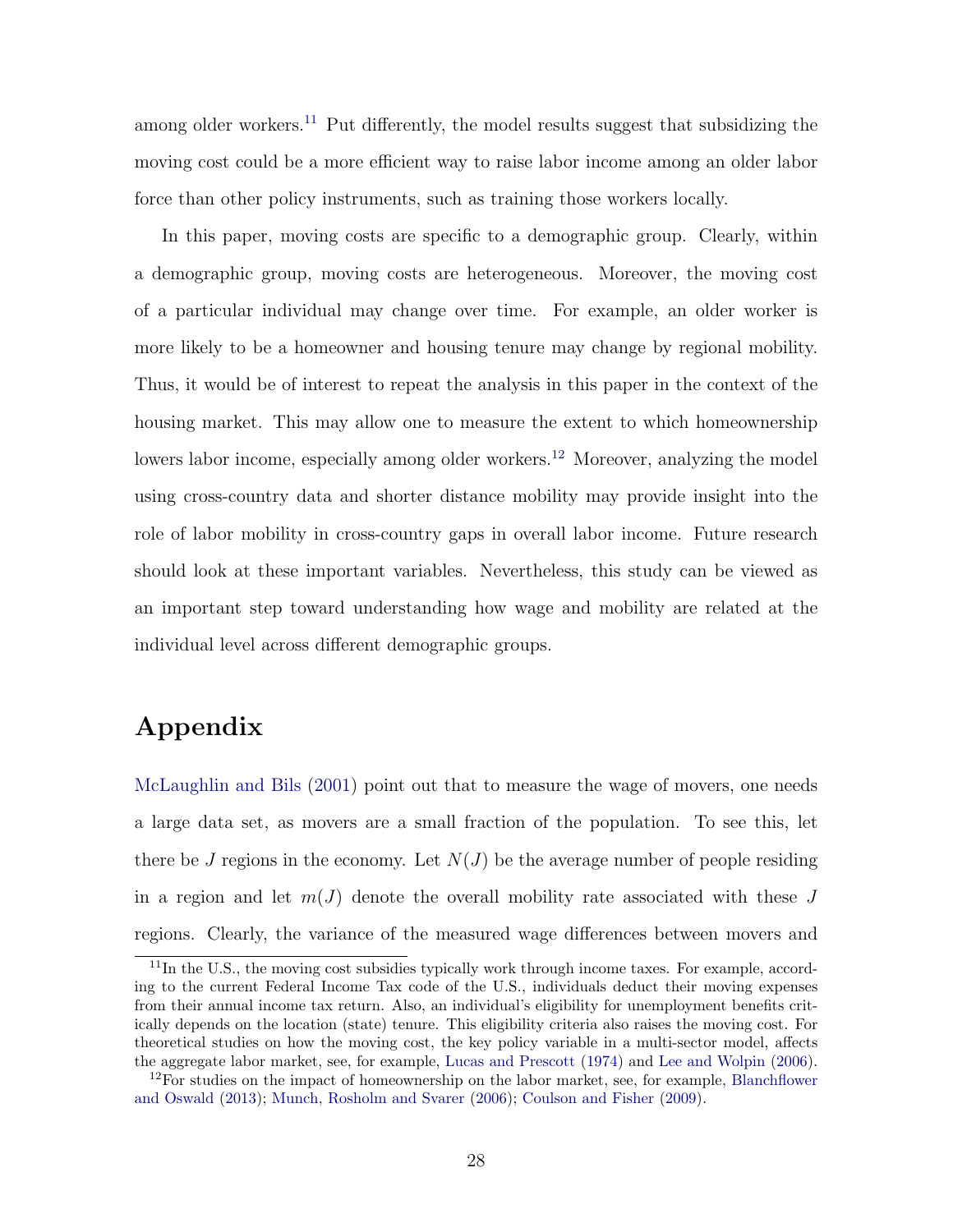stayers decreases with the average number of in-migrants within a region,  $N(J)m(J)$ . Therefore, in order to reduce the impact of measurement error, one has to proceed with larger sub-national units, i.e., a larger  $N(J)$ . However, it is well known that migration decreases with distance, meaning that the mobility rate,  $m(J)$ , decreases as J goes down [\(Greenwood,](#page-32-0) [1997\)](#page-32-0). Therefore, one has to use a large data set while maintaining a balance between the number of regions,  $J$ , and the number of movers,  $m(J)$ .

Another key data moment that requires a large number of observations is the volatility of mobility across regions. Specifically, having a lower number of movers within each region makes it hard to construct a meaningful empirical pattern of regional level variation in mobility and net mobility for each age and educational group. For these considerations, we proceed with the U.S. census data while taking the nine census divisions as the main basic geographic units. Finally, it should be mentioned that, according to [Blanchard and Katz](#page-31-3) [\(1992\)](#page-31-3), the census divisions are relatively homogeneous and thus provide a natural way to pool U.S. states.

# References

- <span id="page-31-4"></span>Bauer, Paul and Lee, Yoonsoo. (2005). 'Labor Productivity Growth Across States', Federal Reserve Bank of Cleveland Policy Discussion Paper 16.
- <span id="page-31-0"></span>Bayer, Christian and Juessen, Falko. (2012). 'On the Dynamics of Interstate Migration: Migration Costs and Self-Selection', Review of Economic Dynamics 15(3), 377–401.
- <span id="page-31-3"></span>Blanchard, Olivier and Katz, Lawrence. (1992). 'Regional Evolutions', Brookings Papers on Economic Activity 23(1), 1–61.
- <span id="page-31-5"></span>Blanchflower, David G. and Oswald, Andrew J. (2013), Does High Home-Ownership Impair the Labor Market?, Discussion Paper 7640, IZA.
- <span id="page-31-1"></span>Borjas, George J., Bronars, Stephen G. and Trejo, Stephen J. (1992a). 'Assimilation and the Earnings of Young Internal Migrants', Review of Economics and Statistics 74(1), 170–175.
- <span id="page-31-2"></span>Borjas, George J., Bronars, Stephen G. and Trejo, Stephen J. (1992b). 'Self-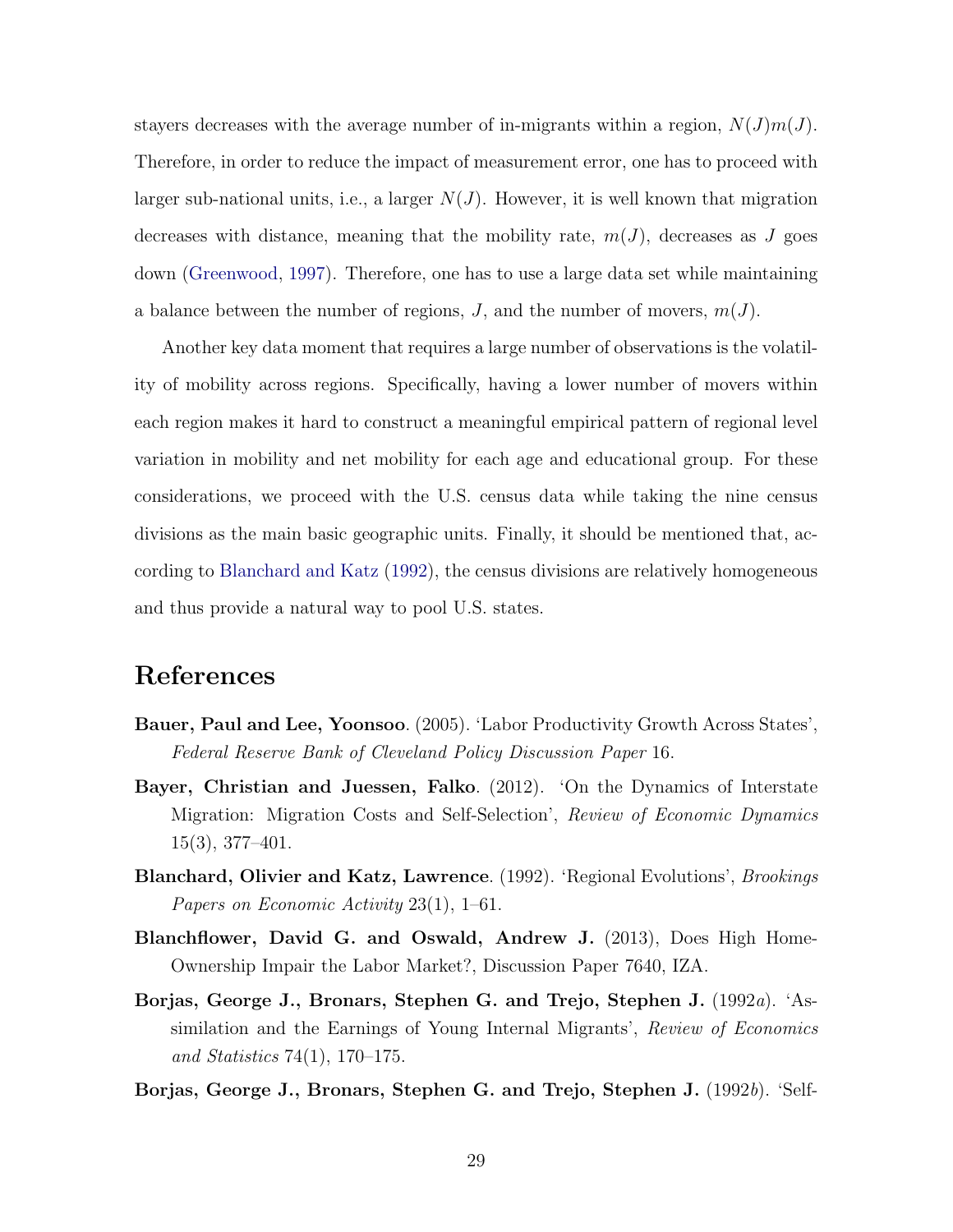Selection and Internal Migration in the United States', Journal of Urban Economics 32(2), 159–185.

- <span id="page-32-9"></span>Ciccone, Antonio and Hall, Robert. (1996). 'Productivity and the Density of Economic Activity', American Economic Review 86(1), 54–70.
- <span id="page-32-1"></span>Coen-Pirani, Daniele. (2010). 'Understanding Gross Worker Flows Across US States', Journal of Monetary Economics 57(7), 769–784.
- <span id="page-32-11"></span>Coulson, N. Edward and Fisher, Lynn M. (2009). 'Housing tenure and labor market impacts: The search goes on', *Journal of Urban Economics* 65(3), 252– 264.
- <span id="page-32-5"></span>Dahl, Gordon. (2002). 'Mobility and the Return to Education: Testing a Roy Model with Multiple Markets', *Econometrica* 70(6), 2367–2420.
- <span id="page-32-2"></span>Davis, Steven J. and Haltiwanger, John. (1992). 'Gross Job Creation, Gross Job Destruction, and Employment Reallocation', The Quarterly Journal of Economics 107(3), 819–863.
- <span id="page-32-8"></span>Galindev, Ragchaasuren and Lkhagvasuren, Damba. (2010). 'Discretization of Highly Persistent Correlated AR(1) Shocks', Journal of Economic Dynamics and Control 34(7), 1260–1276.
- <span id="page-32-6"></span>Gertler, Mark. (1999). 'Government Debt and Social Security in a Life-cycle Economy', Carnegie-Rochester Conference Series on Public Policy 50, 61–110.
- <span id="page-32-7"></span>Grafenhofer, Dominik, Jaag, Christian, Keuschnigg, Christian and Keuschnigg, Mirela. (2007). 'Economic Ageing and Demographic Change', Vienna Yearbook of Population Research 5(1), 133–165.
- <span id="page-32-3"></span>Grant, Kenneth and Vanderkamp, John. (1980). 'The Effects of Migration on Income: A Micro Study with Canadian Data 1965-71', Canadian Journal of Economics 13, 381–406.
- <span id="page-32-0"></span>Greenwood, Michael J. (1997), Internal Migration in Developed Countries, *in* Mark R. Rosenzweig and Oded Stark., eds, 'Handbook of Population and Family Economics Vol. 1B', North Holland, New York.
- <span id="page-32-10"></span>Guvenen, Fatih. (2009). 'An Empirical Investigation of Labor Income Processes', Review of Economic Dynamics 12, 58–79.
- <span id="page-32-4"></span>Heckman, James J. and Taber, Christopher. (2008), Roy Model, in Steven N. Durlauf and Lawrence E. Blume., eds, 'The New Palgrave Dictionary of Economics, Second Edition', Palgrave Macmillan.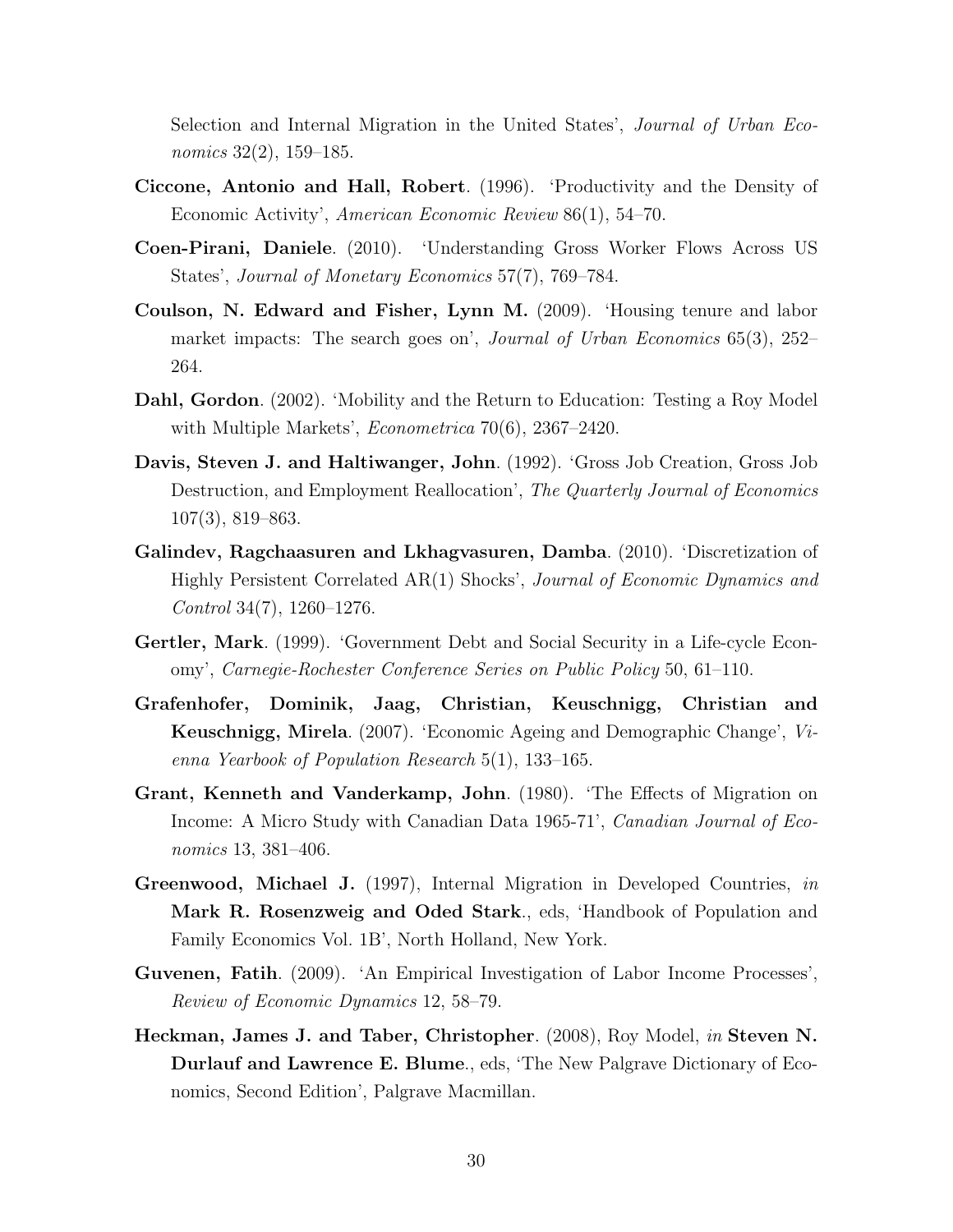- <span id="page-33-10"></span>Hock, Heinrich and Weil, David. (2012). 'On the Dynamics of the Age Structure, Dependency, and Consumption', *Journal of Population Economics* 25(3), 1019– 1043.
- <span id="page-33-2"></span>Kennan, John and Walker, James R. (2011). 'The Effect of Expected Income on Individual Migration Decisions', Econometrica 76(1), 211–251.
- <span id="page-33-7"></span>Krieg, Randall G. (1997). 'Occupational Change, Employer Change, Internal Migration, and Earnings', Regional Science and Urban Economics 27, 1–15.
- <span id="page-33-13"></span>Lee, Donghoon and Wolpin, Kenneth I. (2006). 'Intersectoral Labor Mobility and the Growth of the Service Sector', Econometrica 74, 1–46.
- <span id="page-33-3"></span>Lkhagvasuren, Damba. (2012). 'Big Locational Unemployment Differences Despite High Labor Mobility', Journal of Monetary Economics 59(8), 798–814.
- <span id="page-33-5"></span>Lkhagvasuren, Damba. (2014). 'Education, Mobility and the College Wage Premium', European Economic Review 67, 159–173.
- <span id="page-33-1"></span>Lucas, Jr., Robert E. and Prescott, Edward C. (1974). 'Equilibrium Search and Unemployment', Journal of Economic Theory 7, 188–209.
- <span id="page-33-0"></span>Machin, Stephen, Pelkonen, Panu and Salvanes, Kjell G. (2012). 'Education and Mobility', Journal of the European Economic Association  $10(2)$ , 1–15.
- <span id="page-33-4"></span>Malamud, Ofer and Wozniak, Abigail K. (2012). 'The Impact of College Education on Geographic Mobility', Journal of Human Resources 47(4), 913–950.
- <span id="page-33-12"></span>McLaughlin, Kenneth and Bils, Mark. (2001). 'Interindustry Mobility and the Cyclical Upgrading of Labor', Journal of Labor Economics 19, 94–135.
- <span id="page-33-8"></span>Moscarini, Giuseppe. (2001). 'Excess Worker Reallocation', The Review of Economic Studies 68, 593–612.
- <span id="page-33-14"></span>Munch, Jakob Roland, Rosholm, Michael and Svarer, Michael. (2006). 'Are home owners really more unemployed?', *Economic Journal* 116(514), 991–1013.
- <span id="page-33-11"></span>Rouwenhorst, Geert K. (1995), Asset Pricing Implications of Equilibrium Business Cycle Models, in Thomas Cooley., ed., 'Frontiers of Business Cycle Research', Princeton University Press, Princeton, pp. 294–330.
- <span id="page-33-6"></span>Roy, A. D. (1951). 'Some Thoughts on the Distribution of Earnings', Oxford Economic Papers 3, 135–146.
- <span id="page-33-9"></span>Ruggles, Steven J., Alexander, Trent, Genadek, Katie, Goeken, Ronald, Schroeder, Matthew B. and Sobek, Matthew. (2010), Integrated Public Use Microdata Series: Version 5.0 [Machine-readable database]. Minneapolis: Univer-